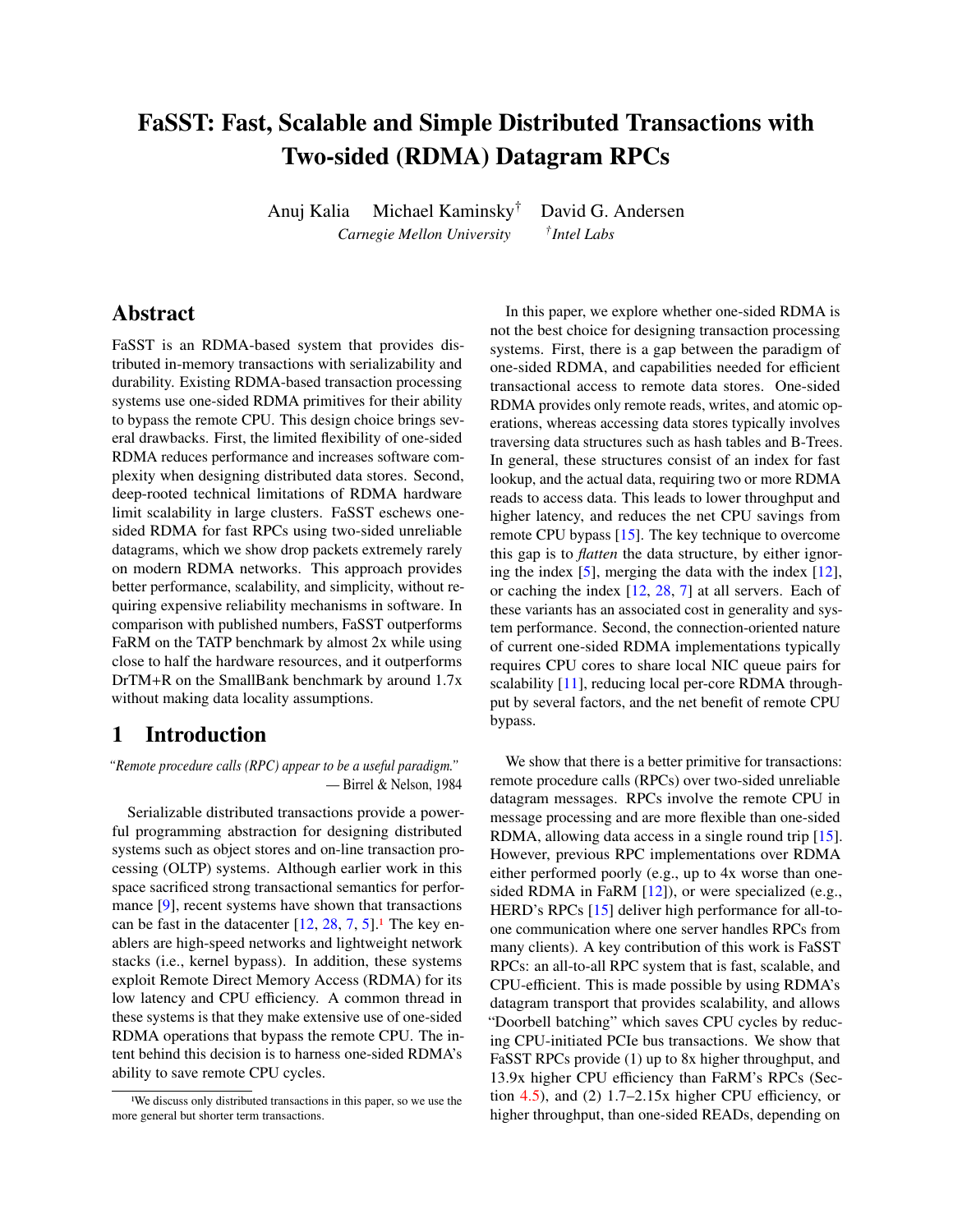whether or not the READs scale to clusters with more than a few tens of nodes (Section [3.3\)](#page-3-0).

Using an unreliable transport layer requires handling packet loss. In RDMA networks such as InfiniBand, however, packet loss is extremely rare because the underlying link layer provides reliability. We did not observe any lost packets in our experiments that transmitted over 50 PB of network data on a real-world InfiniBand cluster with up to 69 nodes. Nevertheless, packet loss can occur during hardware failures, and corner cases of the linklayer's reliability protocol. We detect these losses using coarse-grained timeouts triggered at the RPC requester, and describe how they can be handled similarly to conventional machine failures.

FaSST is a new transaction processing system built on FaSST RPCs. It uses optimistic concurrency control, two-phase commit, and primary-backup replication. Our current implementation supports transactions on an unordered key-value store based on MICA [\[18\]](#page-15-6), and maps 8-byte keys to opaque objects. We evaluate FaSST using three workloads: a transactional object store, a read-mostly OLTP benchmark called TATP, and a write-intensive OLTP benchmark called Small-Bank. FaSST compares favorably against published permachine throughput numbers. On TATP, FaSST outperforms FaRM [\[12\]](#page-15-1) by 1.87x when using close to half the hardware (NIC and CPU) resources. On SmallBank, FaSST outperforms DrTM+R [\[7\]](#page-15-2) by 1.68x with similar hardware without making data locality assumptions. The source code for FaSST and the experiments in this paper is available at <https://github.com/efficient/fasst>.

# 2 Background

# 2.1 Fast distributed transactions

This section outlines the environment that we target with FaSST. FaSST aims to provide distributed transactions inside a single datacenter where a single instance of the system can scale to a few hundred nodes. Each node in the system is responsible for a partition of the data based on a primary key, and nodes operate in the *symmetric model*, whereby each node acts both as a client and a server. For workloads with good data locality (e.g., transactions that only access data in one partition), the symmetric model can achieve higher performance by co-locating transactions with the data they access [\[11,](#page-15-5) [12\]](#page-15-1).

FaSST targets high-speed, low-latency key-value transaction processing with throughputs of several million transactions/sec and average latencies around one hundred microseconds on common OLTP benchmarks with short transactions with up to a few tens of keys. Achieving this performance requires in-memory transaction processing, and fast userspace network I/O with polling (i.e., the overhead of a kernel network stack or interrupts is unacceptable). We assume commercially available network equipment: 10-100 Gbps of per-port bandwidth and  $\approx$  2 µs end-to-end latency.

Making data durable across machine failures requires logging transactions to persistent storage, and quick recovery requires maintaining multiple replicas of the data store. Keeping persistent storage such as disk or SSDs on the critical path of transactions limits performance. Similar to recent work, FaSST assumes that the transaction processing nodes are equipped with battery-backed DRAM [\[12\]](#page-15-1), though future NVRAM technologies, if fast enough, would also work.

Finally, FaSST uses primary-backup replication to achieve fault tolerance. We assume that failures will be handled using a separate fault-tolerant configuration manager that is off of the critical path (the Vertical Paxos model [\[17\]](#page-15-7)), similar to recent work on RDMA-based distributed transactions [\[12,](#page-15-1) [7\]](#page-15-2). We do not currently implement such a configuration manager.

## 2.2 RDMA

RDMA is a networking concept of which several implementations exist. The Virtual Interface Architecture (VIA) is a popular model for user-level, zero-copy networking [\[13\]](#page-15-8), and forms the basis of current commodity RDMA implementations such as InfiniBand, RoCE (RDMA over Converged Ethernet), and iWARP (internet Wide Area RDMA Protocol). VIA NICs provide user processes with virtual interfaces to the network. VIA is fundamentally connection-oriented: a connection must be established between a pair of virtual interfaces before they are allowed to communicate. This design decision was made by VIA architects to simplify VIA implementations and reduce latency [\[13\]](#page-15-8). The discussion in this paper, and some of our contributions are specific to VIAbased RDMA implementations; we discuss other, noncommodity RDMA implementations in Section [7.1.](#page-13-0)

In VIA-based RDMA implementations, virtual interfaces are called queue pairs (QPs), each consisting of a send queue and a receive queue. Processes access QPs by posting *verbs* to these queues. Two-sided verbs—SEND and RECV—require involvement of the CPU at both the sender and receiver: a SEND generates a message whose data is written to a buffer specified by the receiver in a preposted RECV. One-sided verbs—READ, WRITE, and ATOMIC—bypass the remote CPU to operate directly on remote memory.

RDMA transports can be connected or connectionless. Connected transports offer one-to-one communication between two queue pairs: to communicate with *N* remote machines, a thread must create *N* QPs. These transports provide one-sided RDMA and end-to-end reliability, but do not scale well to large clusters. This is because NICs have limited memory to cache QP state, and exceeding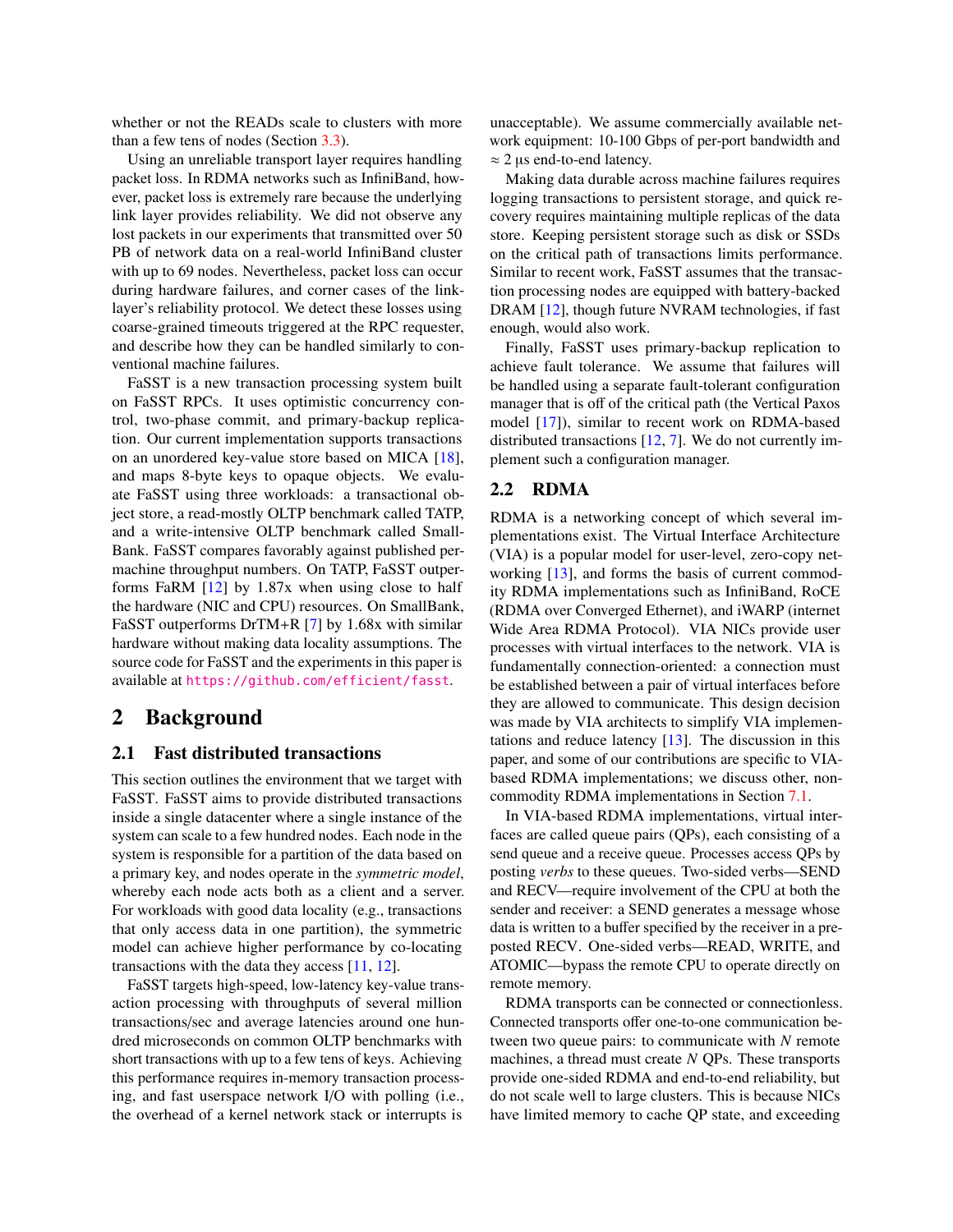<span id="page-2-0"></span>

|      |                          | SEND/RECV WRITE READ/ATOMIC |
|------|--------------------------|-----------------------------|
| RC.  | $\overline{\mathcal{L}}$ |                             |
| UC – |                          |                             |
| UD.  |                          |                             |

Table 1: Verbs supported by each transport type. RC, UC, and UD stand for Reliable Connected, Unreliable Connected, and Unreliable Datagram, respectively.

the size of this state by using too many QPs causes cache thrashing [\[11\]](#page-15-5). Connectionless (datagram) transports are extensions to the connection-oriented VIA, and support fewer features than connected transports: they do not provide one-sided RDMA or end-to-end reliability. However, they allow a QP to communicate with multiple other QPs, and have better scalability than connected transports as only one QP is needed per thread.

RDMA transports can further be either reliable or unreliable, although current commodity NICs do not provide a reliable datagram transport. Reliable transports provide in-order delivery of messages and return an error in case of failure. Unreliable transports achieve higher performance by avoiding acknowledgment packets, but do not provide reliability guarantees or return an error on network failures. Modern high-speed networks, including Mellanox's InfiniBand and Intel's OmniPath, also provide reliability below the transport layer [\[3,](#page-15-9) [6\]](#page-15-10). Their link layer uses flow control to prevent congestion-based losses, and retransmissions to prevent bit error-based losses. Infini-Band's physical layer uses Forward Error Correction to fix most bit errors, which themselves are rare. For example, the bit error rate of the InfiniBand cables used in our clusters is less than  $10^{-15}$ . Therefore even unreliable transports, which lack end-to-end reliability, lose packets extremely rarely: we did not lose any packets in around 50 PB of unreliable data transfer (Section [3.4\)](#page-6-0). Note that link-layer flow control in these networks can cause congestion collapse in rare scenarios, leading to low throughput, but not dropped packets.

Current RDMA implementations provide three main transports: Reliable Connected (RC), Unreliable Connected (UC), and Unreliable Datagram (UD). Table [1](#page-2-0) shows the subset of verbs supported by implementations of each transport. Not all transport layers provide all types of verbs, so choosing a verb means accepting the limitations of the available transports. Note that only connected transports provide one-sided verbs, limiting the scalability of designs that use these verbs.

# 3 Choosing networking primitives

We now describe the rationale behind our decision to build an RPC layer using two-sided datagram verbs. We show that RPCs are:

<span id="page-2-1"></span>

| <b>Name</b> | <b>Hardware</b>                                                                                                                                       |
|-------------|-------------------------------------------------------------------------------------------------------------------------------------------------------|
| CX3         | Mellanox ConnectX-3 (1x 56 Gb/s InfiniBand<br>ports), PCIe 3.0 x8, Intel® Xeon® E5-2450<br>CPU (8 cores, 2.1 GHz), 16 GB DRAM                         |
| CIB         | Mellanox Connect-IB (2x 56 Gb/s InfiniBand<br>ports), PCIe $3.0 \times 16$ , Intel $\Re$ Xeon $\Re$ E5-2683-<br>v3 CPU (14 cores, 2 GHz), 192 GB DRAM |
|             | <b>Table 2: Measurement clusters</b>                                                                                                                  |

- 1. Fast: Although READs can outperform similarlysized RPCs on small clusters, RPCs perform better when accounting for the amplification in size or number of READs required to access real data stores.
- 2. Scalable: Datagram RPC throughput and CPU use remains stable as the cluster size increases, whereas READ performance degrades because READs must use connected transport with today's NICs.
- 3. Simple: RPCs reduce the software complexity required to design distributed data stores and transactions compared to one-sided RDMA-based systems.

### 3.1 Advantage of RPCs

Recent work on designing distributed data stores over RDMA-capable networks has largely focused on how to use one-sided RDMA primitives. In these designs, clients access remote data structures in servers' memory using one or more READs, similar to how one would access data in local memory. Various optimizations help reduce the number of READs needed; we discuss two such optimizations and their limitations below.

**Value-in-index:** FaRM  $[11, 12]$  $[11, 12]$  $[11, 12]$  provides hash table access in  $\approx$  1 READ on average by using a specialized index that stores data adjacent to its index entry, allowing data to be READ with the index. However, doing so amplifies the size of the READ by a factor of 6–8x, reducing throughput  $[15]$ . This result highlights the importance of comparing the application-level capabilities of networking primitives: although micro-benchmarks suggest that READs can outperform similar-sized RPCs, READs require extra network traffic and/or round-trips due to their one-sided nature, tipping the scales in the other direction.

Caching the index: DrTM [\[28,](#page-16-0) [7\]](#page-15-2) caches the index of its hash table at all servers in the cluster, allowing single-READ GETs; FaRM [\[12\]](#page-15-1) uses a similar approach for its B-Tree. Although this approach works well when the workload has high locality or skew, it does not work in general because indexes can be large: Zhang et al. report that indexes occupy over 35% of memory for popular OLTP benchmarks in a single-node transaction processing system [\[30\]](#page-16-1); the percentage is similar in our implementation of distributed transaction processing benchmarks. In this case, caching even 10% of the index requires *each* machine to dedicate 3.5% of the *total cluster memory*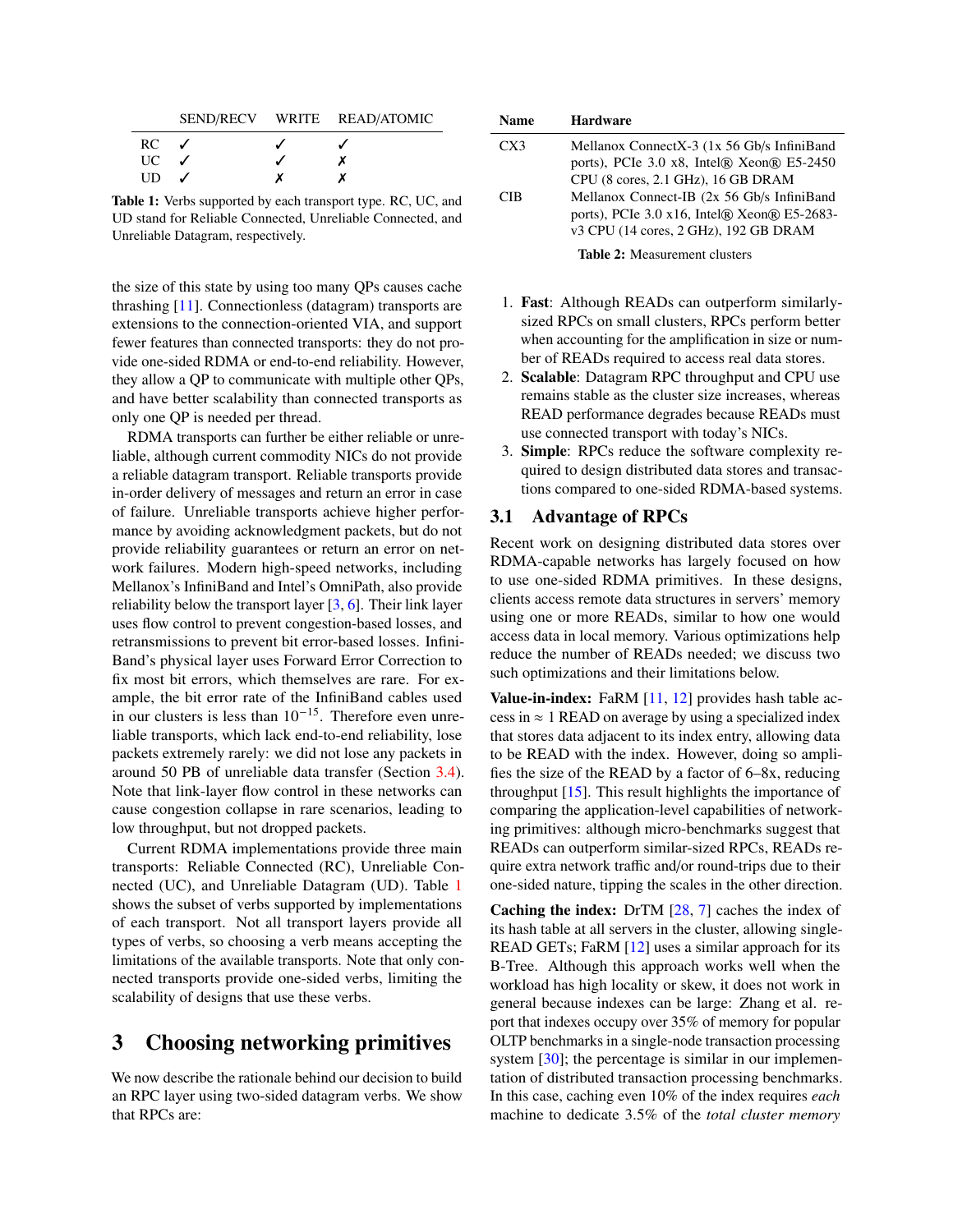*capacity* for the index, which is impossible if the cluster contains more than  $100/3.5 \approx 29$  nodes. The Cell B-Tree [\[21\]](#page-15-11) caches B-Tree nodes 4 levels above the leaf nodes to save memory and reduce churn, but requires multiple round trips  $({\sim} 4)$  when clients access the B-Tree using READs.

RPCs allow access to partitioned data stores with two messages: the request and the reply. They do not require message size amplification, multiple round trips, or caching. The simplicity of RPC-based programming reduces the software complexity required to take advantage of modern fast networks in transaction processing: to implement a partitioned, distributed data store, the user writes only short RPC handlers for a single-node data store. This approach eliminates the software complexity required for one-sided RDMA-based approaches [\[11,](#page-15-5) [21\]](#page-15-11). For example, in this paper, we use MICA's hash table design [\[18\]](#page-15-6) for unordered key-value storage. We made only minor modifications to the MICA codebase to support distributed transactions. In the future, we plan to use Masstree [\[19\]](#page-15-12) for ordered storage.

### 3.2 Advantage of datagram transport

Datagram transport allows each CPU core to create one datagram QP that can communicate with all remote cores. Since the number of QPs is relatively small (as many as the number of cores), providing each core exclusive access to QPs is possible without overflowing the NIC's cache. Providing exclusive access to QPs with connected transport, however, is not scalable: In a cluster with *N* machines and *T* threads per machine, doing so requires *N* ∗*T* QPs at every machine, which may not fit in the NIC's queue pair cache. Threads can share QPs to reduce the QP memory footprint [\[11\]](#page-15-5). Sharing QPs reduces CPU efficiency because threads contend for locks, and the cache lines for QP buffers bounce between their CPU cores. The effect can be dramatic: in our experiments, QP sharing reduces the per-core throughput of one-sided READs by up to 5.4x (Section [3.3.2\)](#page-5-0). Similarly, FaRM's RPCs that use one-sided WRITEs and QP sharing become CPUbottlenecked at 5 million requests/sec (Mrps) per machine [\[12\]](#page-15-1). Our datagram-based RPCs, however, do not require QP sharing and achieve up to 40.9 Mrps/machine, and even then they are bottlenecked by the NIC, not CPU (Section [3.3.1\)](#page-4-0).

In comparison with connected transports, datagram transport confers a second important advantage in addition to scalability: *Doorbell batching* reduces CPU use. We describe this feature in a simplified form here; a detailed discussion is available in our earlier paper [\[16\]](#page-15-13). User processes post operations to the NIC by writing to a per-QP Doorbell register on the NIC over the PCIe bus, specifying the number of new operations on that QP. This write is relatively expensive for the CPU because

it requires flushing the write buffers, and using memory barriers for ordering. In transactional systems, however, applications can amortize this cost by issuing multiple RDMA work requests at a time. Examples include reading or validating multiple keys for multi-key transactions, or sending update messages to the replicas of a key. With a datagram QP, the process only needs to ring the Doorbell once per batch, regardless of the individual message destinations within the batch. With connected QPs, however, the process must ring multiple Doorbells—as many as the number of destinations appearing in the batch. Note that Doorbell batching does not coalesce packets at the RDMA layer (i.e., it does not put multiple application-level requests in a single RDMA packet); Doorbell batching also does not add latency because we do it opportunistically, i.e., we do not wait for a batch of messages to accumulate.

### <span id="page-3-0"></span>3.3 Performance considerations

Two recent projects study the relative performance of RPCs and one-sided RDMA. In the asymmetric setting where multiple clients send requests to one server, HERD shows that RPCs perform similarly to READs [\[15\]](#page-15-4). In HERD, clients send requests to the server via WRITEs over UC; the server responds with SENDs over UD. This approach scales well with the number of clients because the number of *active* queue pairs at the server is small. The server's UC QPs are passive because the server's CPU does not access them; these passive QPs consume little memory in the NIC. The active UD QPs are few in number.

Unfortunately, as noted by Dragojevic et al. [\[12\]](#page-15-1), HERD's RPC design does not scale well in the symmetric setting required for distributed transactions, where every machine issues requests and responses. This scenario requires many active UC QPs on each node for sending requests. In FaRM's experiments [\[12\]](#page-15-1) in the symmetric setting, READs outperform *their* RPCs by 4x.

We now present experimental results showing that FaSST's RPCs are a better choice than one-sided RDMA for distributed transactions. The design and implementation of our RPC system is discussed in detail in Section [4;](#page-6-1) here, we use it to implement basic RPCs where both the request and reply are fixed-size buffers. We first compare the raw throughput of RPCs and one-sided READs by using a small cluster where READs do not require QP sharing. Next, we compare their performance on more realistic, medium-sized clusters.

Clusters used: To show that our results generalize to a range of RDMA hardware, we use two clusters with different NICs and CPU processing power (Table [2\)](#page-2-1). The clusters are named after the initials of their NIC. CX3 is a shared Emulab [\[29\]](#page-16-2) cluster with 192 nodes; our experiments used up to 69 nodes, depending on the availability of nodes. CX3 nodes have a ConnectX-3 NIC and an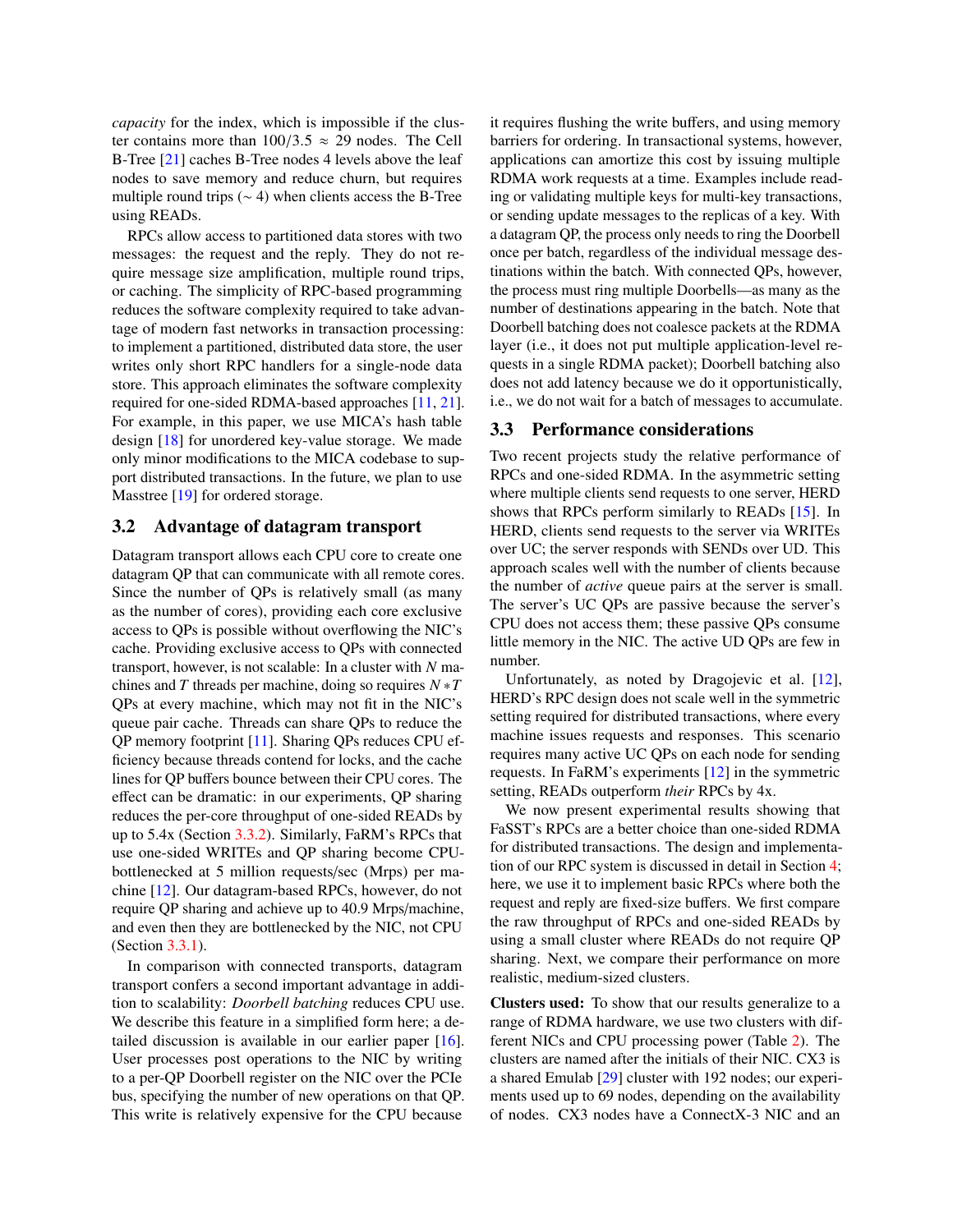Intel SandyBridge CPU with 8 cores. CIB is a private cluster with 11 nodes. CIB nodes have a more powerful Connect-IB NIC that provides 2x more bandwidth and around 4x higher message rate than a ConnectX-3 NIC. They also have a more powerful, 14-core Intel Haswell CPU.

**Experiment setup:** We use a cluster of machines in a symmetric setting, *i.e.*, every machine issues requests (RPC requests or READs) to every other machine. For READs without QP sharing, each thread creates as many RC QPs as the number of machines, and issues READs to randomly chosen machines. We evaluate RPC performance for two request batch sizes (1 and 11) to show the effect of Doorbell batching for requests. We prevent RPC request coalescing (Section 4) by sending each request in a batch to a different machine; this restricts our maximum batch size on CIB to 11.

We compare RPC and READ performance for different response sizes; for RPCs, the request size is fixed at 32 bytes, which is sufficient to read from FaSST's data stores. We report millions of requests per second per machine (Mrps/machine). Note that for RPCs, each machine's CPU also serves responses to requests from other machines, so the number of messages sent by a machine is approximately twice the request rate that we report. Our results show that:

- 1. FaSST RPCs provide good raw throughput. For small messages up to 56 bytes, RPCs deliver a significant percentage of the maximum throughput of similar-sized READs on small clusters: 103-106% on CX3 and 68–80% on CIB, depending on the request batch size. When accounting for the amplification in READ size or number required to access data structures in real data stores, RPCs deliver higher raw throughput than READs.
- 2. On medium-sized clusters, if READs do not share QPs, RPCs provide 1.38x and 10.1x higher throughput on CIB and CX3, respectively. If READs do share QPs, their CPU efficiency drops by up to 5.4x, and RPCs provide 1.7–2.15x higher CPU efficiency.

These experiments highlight the sometimes dramatic difference in performance between micro-benchmarks and more realistic settings.

### <span id="page-4-0"></span>3.3.1 On small clusters

To measure the maximum raw throughput of READs, we use 6 nodes so that only a small number of QPs are needed even for READs: each node on CX3 (8 cores) and CIB (14 cores) uses 48 and 84 OPs, respectively. We use 11 nodes for RPCs to measure performance with a large request batch size—using only 6 nodes for RPCs would restrict the maximum non-coalesced request batch size to 6. (As shown in Section 3.3.2, using 11 nodes for READs gives lower throughput due to cache misses in the NIC,

<span id="page-4-1"></span>

Figure 1: Small clusters: Throughput comparison of FaSST RPCs (11 nodes) and READs (6 nodes). Note that the two graphs use a different Y scale.

so we use fewer nodes to measure their peak throughput.) Figure 1 shows Mrps/machine for READs and RPCs on the two clusters.

Raw throughput: Depending on the request batch size, FaSST RPCs deliver up to 11.6–12.3 Mrps on CX3, and 34.9–40.9 Mrps on CIB. READs deliver up to 11.2 Mrps on CX3, and 51.2 Mrps on CIB. The throughput of both RPCs and READs is bottlenecked by the NIC: although our experiment used all cores on both clusters, fewer cores can achieve similar throughput, indicating that the CPU is not the bottleneck.

Comparison with READs: Although RPCs usually deliver lower throughput than READs, the difference is small. For response sizes up to 56 bytes, which are common in OLTP, RPC throughput is within 103–106% of READ throughput on CX3, and 68-80% of READ throughput on CIB, depending on the request batch size. For larger responses, READs usually outperform our RPCs, but the difference is smaller than 4x, as is the case for FaRM's one-sided RPCs. This is because FaSST's RPCs are bottlenecked by the NIC on both clusters, whereas FaRM's RPCs become CPU-bottlenecked due to  $QP$  sharing (Section 3.3.2). As noted above, these "raw" results are only baseline micro-benchmarks; the following paragraphs consider the numbers in the context of "real-world" settings.

**Effect of multiple READs:** In all cases (i.e., regardless of cluster used, response size, and request batch size), RPCs provide higher throughput than using 2 READs.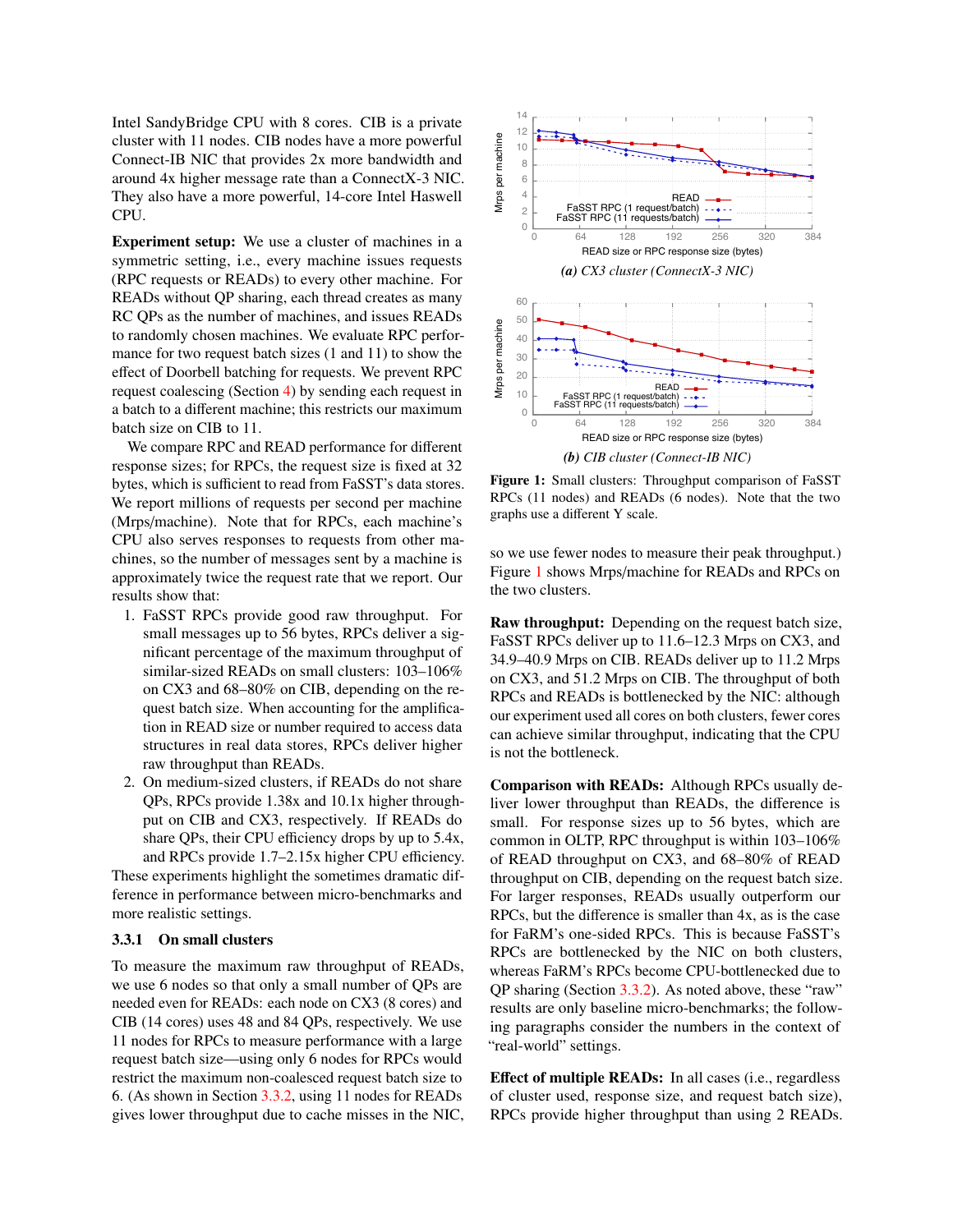<span id="page-5-1"></span>

Figure 2: Comparison of FaSST RPC and READ throughput, and the number of QPs used for READs with increasing emulated cluster size.

Thus, for any data store/data structure that requires two or more READs, RPCs provide strictly higher throughput.

Effect of larger READs: Consider, for example, a hash table that maps 8-byte keys to 40-byte values (this configuration is used in one of the database tables in the TATP benchmark in Section  $6$ ) on CX3. For this hash table, FaRM's single-READ GETs require approximately 384byte READs (8x amplification) and can achieve up to 6.5 Mrps/machine on CX3. With FaSST RPCs, these keyvalue requests can be handled in one RPC with an 8-byte request and a 40-byte response (excluding header overheads), and can achieve 11.4–11.8 Mrps/machine (over 75% higher) before the ConnectX-3 NIC becomes the bottleneck. On CIB, 384-byte READs achieve 23.1 Mrps, whereas FaSST RPCs achieve 34.9-40.9 Mrps (over 51%) higher).

### <span id="page-5-0"></span>3.3.2 On medium-sized clusters

Measuring the impact of one-sided RDMA's poor scalability requires more nodes. As the CIB cluster has only 11 physical machines, we emulate the effect of a larger cluster by creating as many QPs on each machine as would be used in the larger cluster. With  $N$  physical nodes, we emulate clusters of  $N * M$  nodes for different values of  $M$ . Instead of creating  $N$  QPs, each worker thread creates  $N * M$  QPs, and connects them to QPs on other nodes. Note that we only do so for READs because for FaSST's RPCs, the number of local QPs does not depend on the number of machines in the cluster.

Figure 2 compares READ and RPC throughput for increasing emulated cluster sizes. We use 32-byte READs and RPC requests and responses. Note that the peak

<span id="page-5-2"></span>

Figure 3: Per-thread READ throughput with QP sharing (CIB)

READ throughput in this graph is lower than Figure 1 that used 6 nodes. This is because NIC cache misses occur with as few as 11 nodes. On CX3, READ throughput drops to 24% of its peak with as few as 22 emulated nodes. On CIB, READs lose their throughput advantage over RPCs on clusters with 33 or more nodes. The decline with Connect-IB NICs is more gradual than with ConnectX-3 NICs. This may be due to a larger cache or better cache miss pipelining  $[10]$  in the Connect-IB NIC. Section 7.2 discusses the possible impact of future NIC and CPU hardware on queue pair scalability.

**Sharing OPs:** Fewer QPs are required if they are shared between worker threads, but doing so drastically reduces the CPU efficiency of one-sided RDMA. QP sharing is typically implemented by creating several sets of N QPs, where each set is connected to the  $N$  machines [11]. A machine's threads are also grouped into sets, and threads in a set share a QP set.

We measure the loss in CPU efficiency as follows. We use one server machine that creates a tuneable number of QPs and connects them to QPs spread across 5 client machines (this is large enough to prevent the clients from becoming a bottleneck). We run a tuneable number of worker threads on the server that share these QPs, issuing READs on QPs chosen uniformly at random.

We choose the number of QPs and threads per set based on a large hypothetical cluster with 100 nodes and CIB's CPUs and NICs. A Connect-IB NIC supports  $\approx 400$  QPs before READ throughput drops below RPC throughput (Figure 2). In this 100-node cluster, the 400 QPs are used to create 4 sets of 100 connections (QPs) to remote machines. CIB's CPUs have 14 cores, so sets of 3–4 threads share a QP set.

Figure 3 shows per-thread throughput in this experiment. For brevity, we only show results on CIB; the loss in CPU efficiency is comparable on CX3. The hypothetical configuration above requires sharing 100 QPs among at least 3 threads; we also show other configurations that may be relevant for other NICs and cluster sizes. With one thread, there is no sharing of QPs and throughput is high—up to 10.9 Mrps. Throughput with QP sharing between 3 threads, however, is 5.4x lower (2 Mrps).

This observation leads to an important question: If the increase in CPU utilization at the local CPU due to QP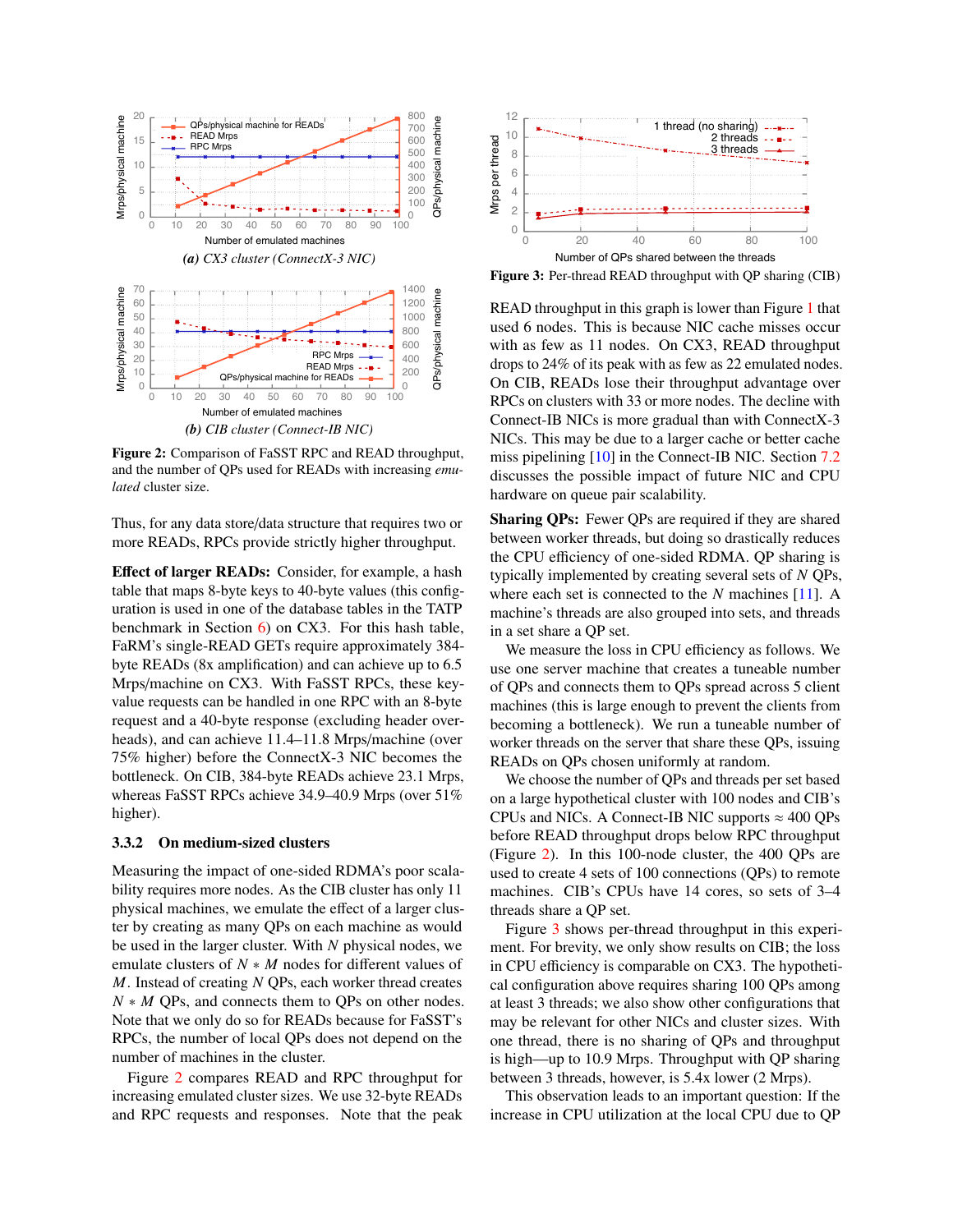sharing is accounted for, do one-sided READs use fewer *cluster-wide* CPU cycles than FaSST's RPCs that do not require QP sharing? We show in Section [4](#page-6-1) that the answer is no. FaSST's RPCs provide 3.4–4.3 Mrps per core on CIB—1.7–2.15x higher than READs with QP sharing between 3 threads. Note that in our symmetric setting, each core runs both client and server code. Therefore, READs use cluster CPU cycles at only the client, whereas RPCs use them at both the client and the server. However, RPCs consume fewer *overall* CPU cycles.

## <span id="page-6-0"></span>3.4 Reliability considerations

Unreliable transports do not provide reliable packet delivery, which can introduce programming complexity and/or have performance implications (e.g., increased CPU use), since reliability mechanisms such as timeouts and retransmissions must be implemented in the software RPC layer or application.

To understand FaSST's approach to handling potential packet loss, we make two observations. First, we note that transaction processing systems usually include a reconfiguration mechanism to handle node failures. Reconfiguration includes optionally pausing ongoing transactions, informing nodes of the new cluster membership, replaying transaction logs, and re-replicating lost data [\[12\]](#page-15-1). In FaSST, we assume a standard reconfiguration mechanism; we have not implemented such a mechanism because this paper's contribution is not in that space. We expect that, similar to DrTM+R [\[7\]](#page-15-2), FaRM's recovery protocol [\[12\]](#page-15-1) can be adapted to FaSST.

The second observation is that in normal operation, packet loss in modern RDMA-capable networks is extremely rare: in our experiments (discussed below), we observed zero packet loss in over 50 PB of data transferred. Packets can be lost during network hardware failures, and corner cases of the link/physical layer reliability protocols. FaSST's RPC layer detects these losses using coarse-grained timeouts maintained by the RPC requester (Section [4.3\)](#page-7-0).

Based on these two observations, we believe that an acceptable first solution for handling packet loss in FaSST is to simply restart one of the two FaSST processes that is affected by the lost RPC packet, allowing the reconfiguration mechanism to make the commit decision for the affected transaction. We discuss this in more detail in Section [5.1.](#page-9-0)

### 3.4.1 Stress tests for packet loss

Restarting a process on packet loss requires packet losses to be extremely rare. To quantify packet loss on realistic RDMA networks, we set up an experiment on the CX3 cluster, which is similar to real-world clusters with multiple switches, oversubscription, and sharing. It is a shared cluster with 192 machines arranged in a tree

topology with seven leaf and two spine switches, with an oversubscription ratio of 3.5. The network is shared by Emulab users. Our largest experiment used 69 machines connected to five leaf switches.

Threads on these machines use UD transport to exchange 256-byte RPCs. We used 256-byte messages to achieve both high network utilization and message rate. Threads send 16 requests to remote threads chosen uniformly at random, and wait for all responses to arrive before starting the next batch. A thread stops making progress if a request or reply packet is lost. Threads routinely output their progress messages to a log file; we manually inspect these files to ensure that all threads are making progress.

We ran the experiment without a packet loss for approximately 46 hours. (We stopped the experiment when a log file exhausted a node's disk capacity.) The experiment generated around 100 trillion RPC packets and 33.2 PB of network data. Including other smaller-scale experiments with 20–22 nodes, we have transferred over 50 PB of network data without a lost packet.

While we observed zero packet loss, we detected several reordered packets. Using sequence numbers embedded in the RPC packets, we observed around 1500 reordered packets in 100 trillion packets transferred. Reordering happens due to multi-path in CX3: although there is usually a single deterministic path between each source and destination node, the InfiniBand subnet manager sometimes reconfigures the switch routing tables to use different paths.

# <span id="page-6-1"></span>4 FaSST RPCs

FaSST's RPCs are designed for transaction workloads that use small (∼ 100 byte) objects and a few tens of keys. This layer abstracts away details of RDMA, and is used by higher-layer systems such as our transaction processing system. Key features of FaSST's RPCs include integration with coroutines for efficient network latency hiding, and optimizations such as Doorbell batching and message coalescing.

## 4.1 Coroutines

RDMA network latency is on the order of 10 µs under load, which is much higher than the time spent by our applications in computation and local data store accesses. It is critical to not block a thread while waiting for an RPC reply. Similar to Grappa [\[22\]](#page-15-15), FaSST uses coroutines (cooperative multitasking) to hide network latency: a coroutine yields after initiating network I/O, allowing other coroutines to do useful work while the RPC is in flight. Our experiments showed that a small number  $(~ 20)$  of coroutines per thread is sufficient for latency hiding, so FaSST uses standard coroutines from the Boost C++ li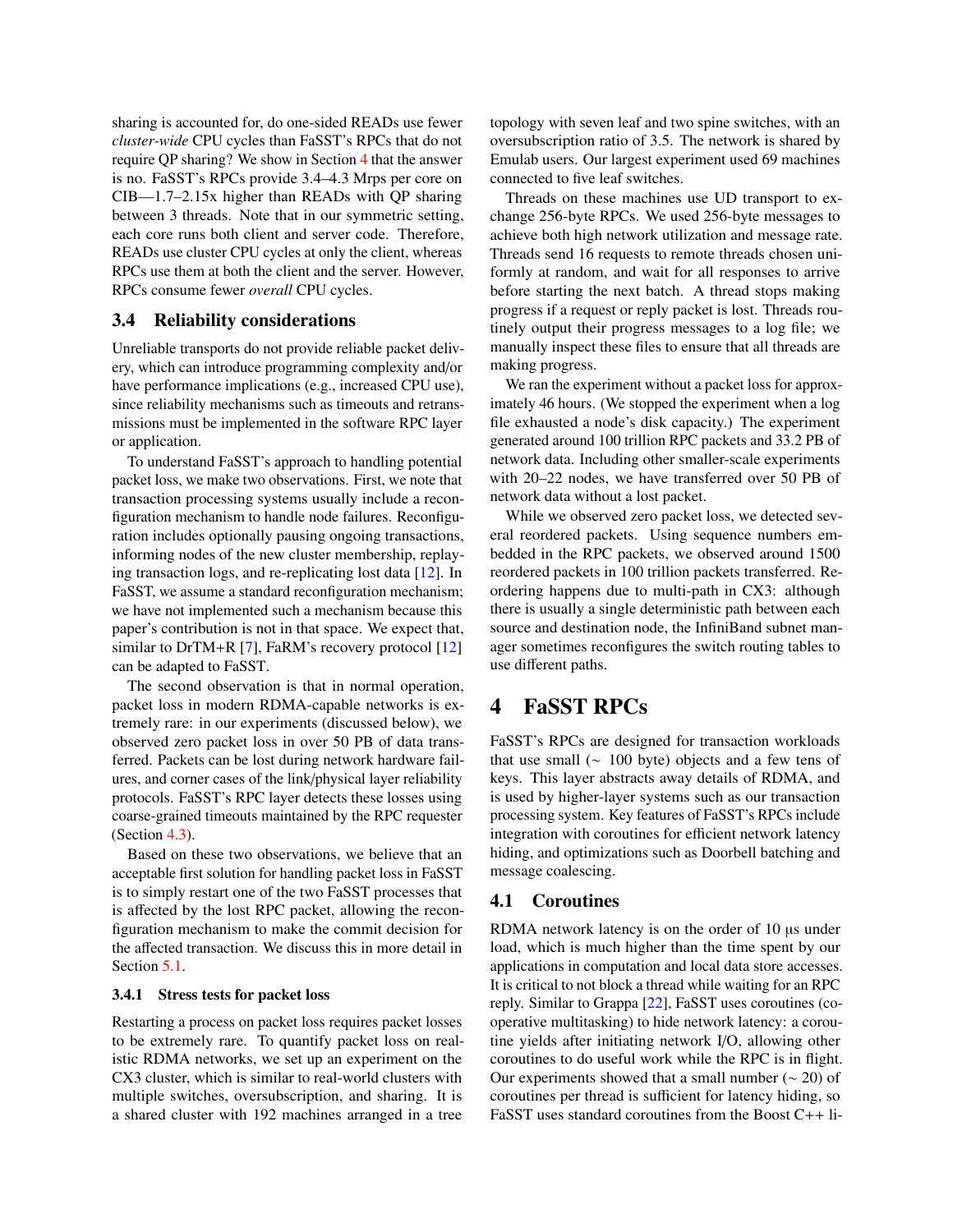brary instead of Grappa's coroutines, which are optimized for use cases with thousands of coroutines. We measured the CPU overhead to switch between coroutines to be 13–20 ns.

In FaSST, each thread creates one RPC endpoint that is shared by the coroutines spawned by the thread. One coroutine serves as the master; the remaining are workers. Worker coroutines only run application logic and issue RPC requests to remote machines, where they are processed by the master coroutine of the thread handling the request. The master coroutine polls the network to identify any newly-arrived request or response packets. The master computes and sends responses for request packets. It buffers response packets received for each worker until all needed responses are available, at which time it invokes the worker.

## 4.2 RPC interface and optimizations

A worker coroutine operates on batches of  $b \geq 1$  requests, based on what the application logic allows. The worker begins by first creating new requests without performing network I/O. For each request, it specifies the request type (e.g., access a particular database table, transaction logging, etc.), and the ID of destination machine. After creating a batch of requests, the worker invokes an RPC function to send the request messages. Note that an RPC request specifies the destination machine, not the destination thread; FaSST chooses the destination thread as the local thread's ID–based peer on the destination machine. Restricting RPC communication to between thread peers improves FaSST's scalability by reducing the number of coroutines that can send requests to a thread (Section [4.4\)](#page-8-1).

Request batching. Operating on batches of requests has several advantages. First, it reduces the number of NIC Doorbells the CPU must ring from *b* to 1, saving CPU cycles. Second, it allows the RPC layer to coalesce messages sent to the same destination machine. This is particularly useful for multi-key transactions that access multiple tables with same primary key, e.g., in the SmallBank benchmark (Section [6\)](#page-10-0). Since our transaction layer partitions tables by a hash of the primary key, the table access requests are sent in the same packet. Third, batching reduces coroutine switching overhead: the master yields to a worker only after receiving responses for all *b* requests, reducing switching overhead by a factor of *b*.

Response batching: Similar to request batching, FaSST also uses batching for responses. When the master coroutine polls the NIC for new packets, it typically receives more than one packet. On receiving a batch of *B* request packets, it invokes the request handler for each request, and assembles a batch of *B* response packets. These responses are sent using one Doorbell. Note that the master does not wait for a batch of packets to accumulate before sending responses to avoid adding latency.

Cheap RECV posting: FaSST's RPCs use two-sided verbs, requiring RECVs to be posted on the RECV queue before an incoming SEND arrives. On our InfiniBand hardware, posting RECVs requires creating descriptors in the host-memory RECV queue, and updating the queue's host-memory head pointer. No CPU-initiated PCIe transactions are required as the NIC fetches the descriptors using DMA reads. In FaSST, we populate the RECV queue with descriptors once during initialization, after which the descriptors are not accessed by the CPU; new RECVs re-use descriptors in a circular fashion, and can be posted with a single write to the cached head pointer. Doing so required modifying the NIC's device driver, but it saves CPU cycles.

It is interesting to note that in FaSST, the NIC's RECV descriptor DMA reads are redundant, since the descriptors never change after initialization. Avoiding these DMA reads may be possible with device firmware changes or with future programmable NICs; doing so will likely give FaSST's RPCs a large throughput boost [\[16\]](#page-15-13).

### <span id="page-7-0"></span>4.3 Detecting packet loss

The master coroutine at each thread detects packet loss for RPCs issued by its worker coroutines. The master tracks the progress of each worker by counting the number of responses received for the worker. A worker's progress counter stagnates if and only if one of the worker's RPC packets (either the request or the response) is lost: If a packet is lost, the master never receives all responses for the worker; it never invokes the worker again, preventing it from issuing new requests and receiving more responses. If no packet is lost, the master eventually receives all responses for the worker. The worker gets invoked and issues new requests—we do not allow workers to yield to the master without issuing RPC requests.

If the counter for a worker does not change for timeout seconds, the master assumes that the worker suffered a packet loss. On suspecting a loss, the master kills the FaSST process on its machine (Section [5.1\)](#page-9-0). Note that, before it is detected, a packet loss affects only the progress of one worker, i.e., other workers can successfully commit transactions until the loss is detected. This allows us to use a large value for timeout without affecting FaSST's availability. We currently set timeout to one second. In our experiments with 50+ nodes, we did not observe a false positive with this timeout value. We observed false positives with significantly smaller timeout values such as 100 ms. This can happen, for instance, if the thread handling the RPC response gets preempted [\[12\]](#page-15-1).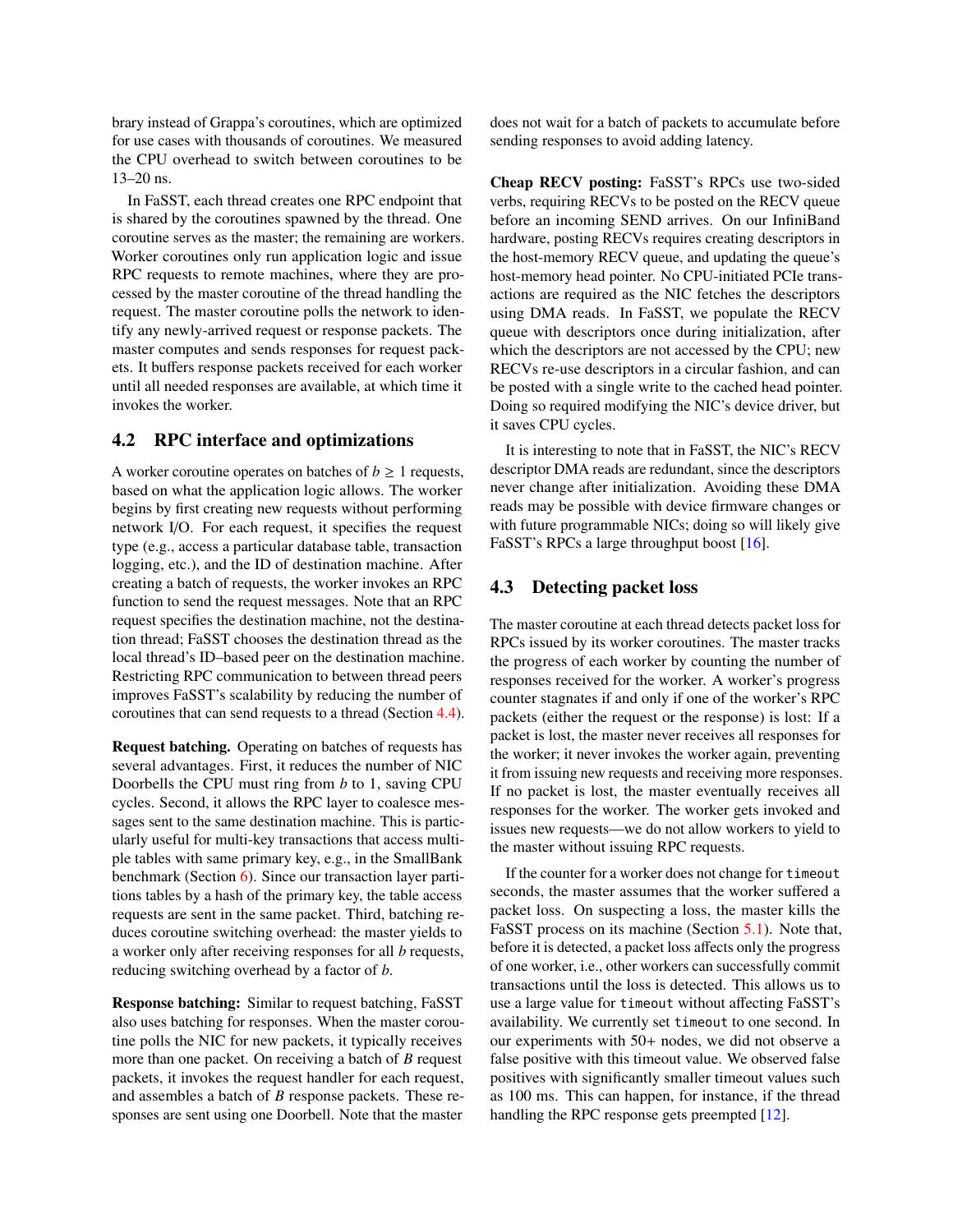#### <span id="page-8-1"></span>4.4 **RPC** limitations

Although FaSST aims to provide general-purpose RPCs, we do currently not support workloads that require messages larger than the network's MTU (4 KB on our InfiniBand network). These workloads are likely to be bottlenecked by network bandwidth with both RPC- and one-sided RDMA-based designs, achieving similar performance. This limitation can be addressed in several performance-neutral ways if needed.<sup>2</sup>

FaSST also restricts each coroutine to one message per destination machine per batch; the message, however, can contain multiple coalesced requests. This restriction is required to keep the RECV queues small so that they can be cached by the NIC. Consider a cluster with  $N$  nodes,  $T$ threads per node, and  $c$  coroutines per thread. For a given thread, there are  $N$  peer threads, and  $N * c$  coroutines that can send requests to it. At any time, each thread must provision as many RECVs in its RECV queue as the number of requests that can be sent to it. Allowing each coroutine *m* messages per destination machine requires maintaining  $(N * c * m)$  RECVs per RECV queue. A fairly large cluster with  $N = 100$ ,  $c = 20$ , and  $T = 14$  requires 14 RECV queues of size  $2000 \times m$  at each machine.  $m = 1$ was sufficient for our workloads and worked well in our experiments, but significantly larger values of  $m$  reduce RPC performance by causing NIC cache thrashing.

Supporting a larger cluster may require reducing RECV queue size. This can be achieved by reducing the number of requests allowed from a local thread to a particular remote machine from c to some smaller number; a coroutine yields if its thread's budget for a remote machine is temporarily exhausted. This will work well with large clusters and workloads without high skew, where the probability of multiple coroutines sending requests to the same remote machine is small.

#### <span id="page-8-0"></span>**Single-core RPC performance** 4.5

We showed in Section 3.3 that FaSST RPCs provide good per-NIC throughput. We now show that they also provide good single-core throughput. To measure per-core throughput, we run one thread per machine, 20 coroutines per thread, and use 32-byte RPCs. We use all 11 available machines on CIB; we use 11 machines on CX3 for comparison. We evaluate RPC performance with multiple request batch sizes. To prevent request coalescing by our RPC layer, we choose a different machine for each request in the batch.

For our RPC baseline, we use a request batch size of one, and disable response batching. We then enable the request batching, cheap RECV posting, and response

<span id="page-8-2"></span>

Figure 4: Per-core RPC throughput as optimizations 2–6 are added

batching optimizations in succession. Figure 4 shows the results from this experiment. Note that the batching optimizations do not apply to READs, because Doorbells cannot be batched across the connected QPs. For brevity, we discuss only CIB here.

Even without any optimizations, FaSST RPCs are more CPU-efficient than READs with QP sharing: our baseline achieves 2.6 Mrps, whereas READs achieve up to 2 Mrps with QP sharing between 3 or more threads (Fig $ure 3)$ . With a request batch size of 3 and all optimizations enabled, FaSST RPCs achieve 4 Mrps-2x higher than READs. Peak RPC throughput with one request per batch is 3.4 Mrps (not shown).

With 11 requests per batch, FaSST RPCs achieve 4.3 Mrps. At this request rate, each CPU core issues 17.2 million verbs per second on average: 4.3 million SENDs each for requests and responses, and 8.6 million for their RECVs. This large advantage over one-sided READs (which achieve 2 million verbs per second) arises from FaSST's use of datagram transport, which allows exclusive access to QPs and Doorbell batching.

**Comparison with FaRM RPCs: FaRM's RPCs achieve** up to 5 Mrps with one Connect X-3 NIC and 16 CPU cores [11]. Their throughput does not increase noticeably when another ConnectX-3 NIC is added  $[12]$ , so we expect them to provide  $\approx$  5 Mrps with a Connect-IB NIC. FaSST RPCs can achieve 34.9–40.9 Mrps (Figure 1), i.e., up to 8x higher throughput per NIC. FaRM's RPCs achieve  $5/16 = 0.31$  Mrps per core; FaSST can achieve 3.4–4.3 Mrps per core depending on the request batch size (up to 13.9x higher).

#### 5 **Transactions**

FaSST provides transactions with serializability and durability on partitioned distributed data stores. FaSST's data stores map 8-byte keys to opaque application-level objects. Each key is associated with an 8-byte header, consisting of a lock bit, and a 63-bit version number. The header is used for concurrency control and for ordering commit

<sup>&</sup>lt;sup>2</sup>Infrequent small but > 4KB messages could be segmented in the RPC layer. Alternately, a three-message exchange wherein the sender requests that the recipient use a one-sided READ to obtain a large message payload could be used.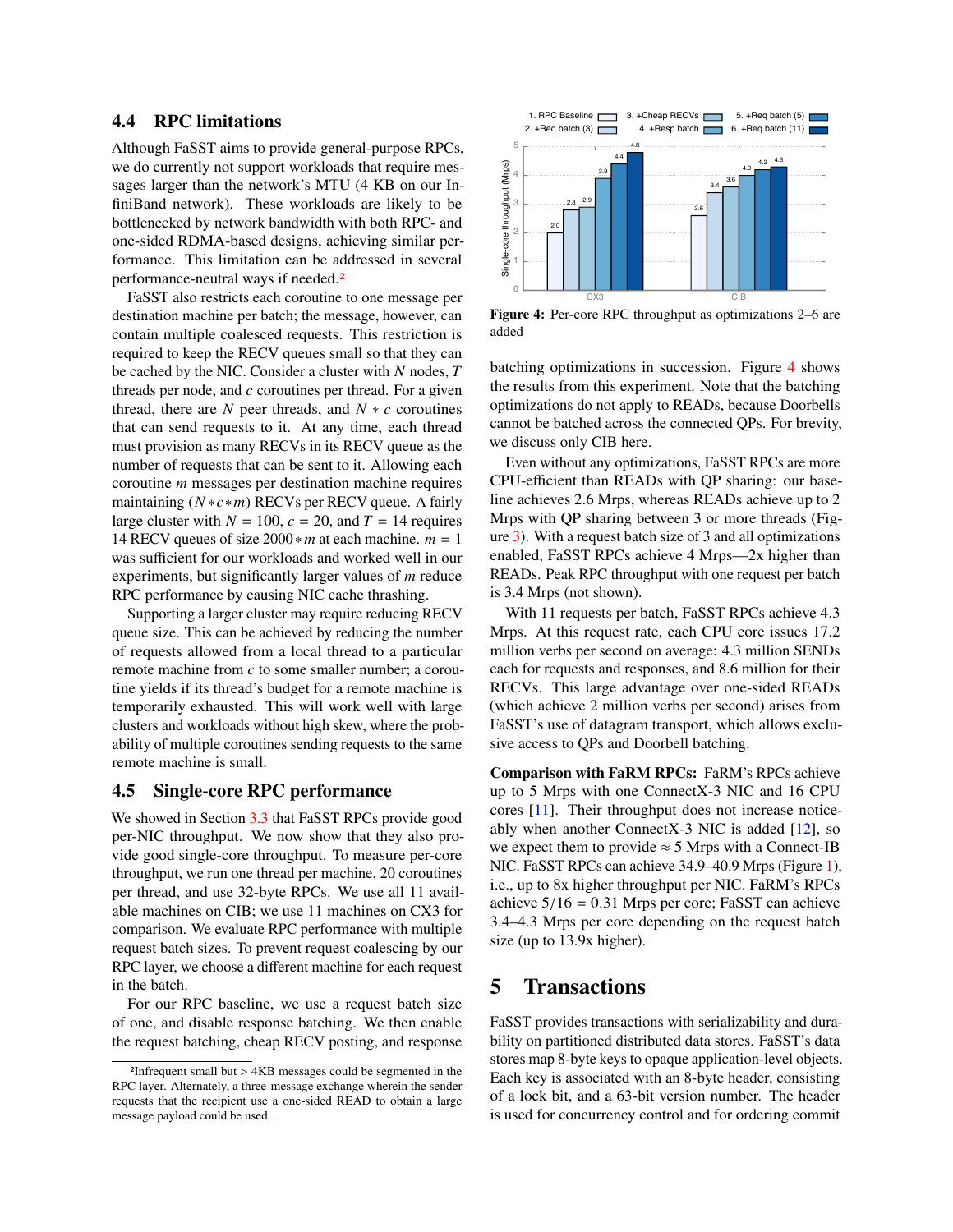<span id="page-9-1"></span>

Figure 5: Layout of main and overflow buckets in our MICAbased hash table

log records during recovery. Several keys can map to the same header.

We have implemented transactions for an unordered key-value store based on MICA [\[18\]](#page-15-6). The key-value store uses a hash table composed of associative buckets (Figure [5\)](#page-9-1) with multiple  $(7-15)$  slots to store key-value items. Each key maps to a *main* bucket. If the number of keys mapping to a main bucket exceeds the bucket capacity, the main bucket is dynamically linked to a chain of *overflow* buckets. The header for all keys stored in a main bucket and its linked overflow buckets is maintained in the main bucket.

In FaSST, worker coroutines run the transaction logic and act as transaction coordinators. FaSST's transaction protocol is inspired by FaRM's, with some modifications for simplicity. FaSST uses optimistic concurrency control and two-phase commit for distributed atomic commit, and primary-backup replication to support high availability. We use the Coordinator Log [\[24\]](#page-15-16) variant of two-phase commit for its simplicity. Figure [6](#page-9-2) summarizes FaSST's transaction protocol. We discuss the protocol's phases in detail below. All messages are sent using FaSST RPCs. We denote the set of keys read and written by the transaction by *R* (read set) and *W* (write set) respectively. We assume that the transaction first reads the keys it writes, i.e.,  $W \subseteq R$ .

1. Read and lock: The transaction coordinator begins execution by reading the header and value of keys from their primaries. For a key in *W*, the coordinator also requests the primary to lock the key's header. The flexibility of RPCs allows us to read and lock keys in a single round trip. Achieving this with one-sided RDMA requires 2 round trips: one to lock the key using an ATOMIC operation, and one to read its value [\[7\]](#page-15-2). If any key in *R* or *W* is already locked, the coordinator aborts the transaction by sending unlock RPCs for successfully locked keys.

2. Validate: After locking the write set, the coordinator checks the versions of its read set by requesting the versions of *R* again. If any key is locked or its version has changed since the first phase, the coordinator aborts the transaction.

3. Log: If validation succeeds, the transaction can commit. To commit a transaction, the coordinator replicates

<span id="page-9-2"></span>

Figure 6: FaSST's transaction protocol with tolerance for one node failure.  $P_1$  and  $P_2$  are primaries and  $B_1$  and  $B_2$  are their backups. *C* is the transaction coordinator, whose log replica is *L*1. The solid boxes denote messages containing applicationlevel objects. The transaction reads one key from  $P_1$  and  $P_2$ , and updates the key on *P*2.

its commit log record at  $f + 1$  log replicas so that the transaction's commit decision survives *f* failures. The coordinator's host machine is always a log replica, so we send *f* RPCs to remote log replicas. The commit log record contains *W*'s key-value items and their fetched versions.

4. Commit backup: If logging succeeds, the coordinator sends update RPCs to backups of *W*. It waits for an ACK from each backup before sending updates to the primaries. This wait ensures that backups process updates for a bucket in the same order as the primary. This ordering is not required in FaRM, which can drop out-oforder bucket updates as each update contains the contents of the entire bucket. FaSST's updates contain only one key-value item and are therefore smaller, but cannot be dropped.

5. Commit primary: After receiving all backup ACKs, the coordinator sends update RPCs to the primaries of *W*. On receiving an update, a primary updates the key's value, increments its version, and unlocks the key.

Similar to existing systems [\[12,](#page-15-1) [28\]](#page-16-0), FaSST omits validation and subsequent phases for single-key read-only transactions.

### <span id="page-9-0"></span>5.1 Handling failures and packet loss

Currently, the FaSST implementation provides serializability and durability, but not high availability. Similar to prior single-node transaction systems [\[27\]](#page-16-3), we have implemented the normal case datapath (logging and replication) to the extent that fast recovery is possible, but we have not implemented the actual logic to recover from a machine failure. We assume that FaRM's mechanisms to detect and recover from machine failures, such as leases, cluster membership reconfiguration, log replay, and rereplication of lost data can be adapted to FaSST; we dis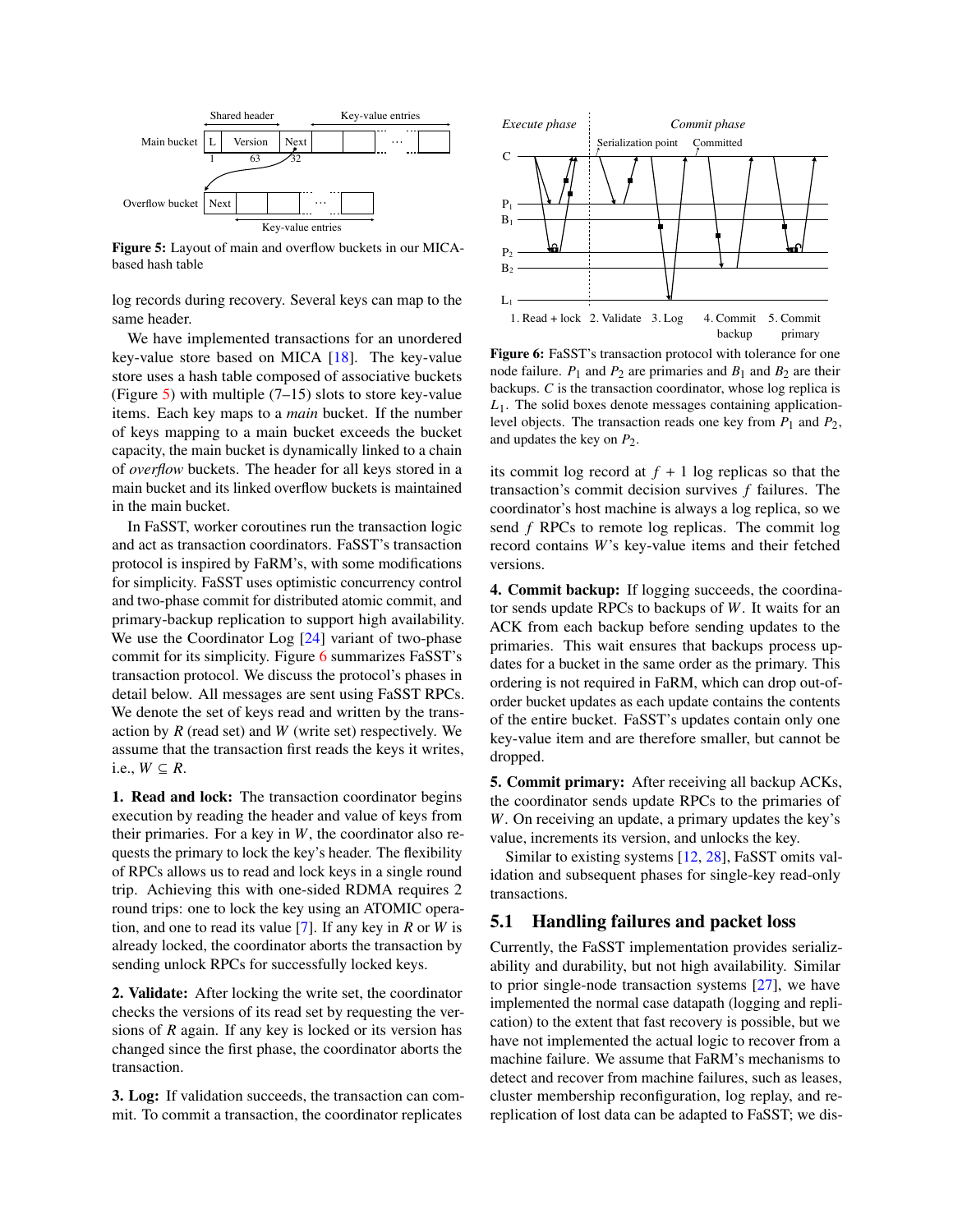cuss how packet losses can be handled below. Note that our implementation is insensitive to packet reordering since each RPC message is smaller than the network's MTU.

We convert a packet loss to a machine failure by killing the FaSST process on the machine that detects a lost RPC packet (Section [4.3\)](#page-7-0). The transaction affected by the lost packet will not make progress until the killed FaSST process is detected (e.g., via leases); then the transaction's commit/abort decision will be handled by the recovery mechanism. This basic scheme can be improved (e.g., the victim node can be re-used to avoid data re-replication since it need not reboot), but that is not the focus of our work.

In Section [3.4,](#page-6-0) we measured the packet loss rate of our network at less than one in 50 PB of data. Since we did not actually lose a packet, the real loss rate may be much lower, but we use this upper-bound rate for a ballpark availability calculation. In a 100-node cluster where each node is equipped with 2x56 Gbps InfiniBand and transfers data at full-duplex bandwidth, 50 PB will be transferred in approximately 5 hours. Therefore, packet losses will translate to less than 5 machine failures per day. Assuming that each failure causes 50 ms of downtime as in FaRM [\[12\]](#page-15-1), FaSST will achieve five-nines of availability.

### 5.2 Implementation

We now discuss details of FaSST's transaction implementation. Currently, FaSST provides transactions on 8-byte keys and opaque objects up to 4060 bytes in size. The value size is limited by our network's MTU (4096 bytes) and the commit record header overhead (36 bytes). To extend a single-node data store for distributed transactions, a FaSST user writes RPC request handlers for pre-defined key-value requests (e.g., get, lock, put, and delete). This may require changes to the single-node data store, such as supporting version numbers. The user registers database tables and their respective handlers with the RPC layer by assigning each table a unique RPC request type; the RPC subsystem invokes a table's handler on receiving a request with its table type.

The data store must support concurrent local read and write access from all threads in a node. An alternate design is to create exclusive data store partitions per thread, instead of per-machine partitions as in FaSST. As shown in prior work [\[18\]](#page-15-6), this alternate design is faster for local data store access since threads need not use local concurrency control (e.g., local locks) to access their exclusive partition. However, when used for distributed transactions, it requires the RPC subsystem to support all-to-all communication between threads, which reduces scalability by amplifying the required RECV queue size (Section [4.4\)](#page-8-1). We chose to sacrifice higher CPU efficiency

<span id="page-10-1"></span>

|             | <b>Nodes</b> | <b>NICs</b> | CPUs (cores used, GHz)    |
|-------------|--------------|-------------|---------------------------|
| FaSST (CX3) | - 50         |             | $1x E5-2450 (8, 2.1 GHz)$ |
| -------     |              |             |                           |

| FaRM [12]   | 90. | 2x E5-2650 (16, 2.0 GHz)                                         |
|-------------|-----|------------------------------------------------------------------|
| $DrTM+R171$ | 6   | $1x E5-2450-v3(8, 2.3 GHz)$                                      |
|             |     | <b>Table 3:</b> Comparison of clusters used to compare published |

numbers. The NIC count is the number of ConnectX-3 NICs. All CPUs are Intel® Xeon ® CPUs. DrTM+R's CPU has 10 cores but their experiments use only 8 cores.

on small clusters for a more pressing need: cluster-level scalability.

### 5.2.1 Transaction API

The user writes application-level transaction logic in a worker coroutine using the following API.

**AddToReadSet(K, \*V)** and **AddToWriteSet(K, \*V, mode)** enqueue key K to be fetched for reading or writing, respectively. For write set keys, the write mode is either insert, update, or delete. After the coroutine returns from Execute (see below) the value for key K is available in the buffer V. At this point, the application's transaction logic can modify V for write set keys to the value it wishes to commit.

**Execute()** sends the execute phase-RPCs of the transaction protocol. Calling Execute suspends the worker coroutine until all responses are available. Note that the AddToReadSet and AddToWriteSet functions above do not generate network messages immediately: requests are buffered until Execute is called. This allows the RPC layer to send all requests in with one Doorbell, and coalesce requests sent to the same remote machine. Applications can call Execute multiple times in one transaction after adding more keys. This allows transactions to choose new keys based on previously fetched keys.

Execute fails if a read or write set key is locked. In this case, the transaction layer returns failure to the application, which then must call Abort.

**Commit()** runs the commit protocol, including validation, logging and replication, and returns the commit status. **Abort()** sends unlock messages for write set keys.

# <span id="page-10-0"></span>6 Evaluation

We evaluate FaSST using 3 benchmarks: an object store, a read-mostly OLTP benchmark, and a write-intensive OLTP benchmark. We use the simple object store benchmark to measure the effect of two factors that affect FaSST's performance: multi-key transactions and the write-intensiveness of the workload. All benchmarks include 3-way logging and replication, and use 14 threads per machine.

We use the other two benchmarks to compare against two recent RDMA-based transaction systems, FaRM [\[12\]](#page-15-1) and DrTM+R [\[7\]](#page-15-2). Unfortunately, we are unable do a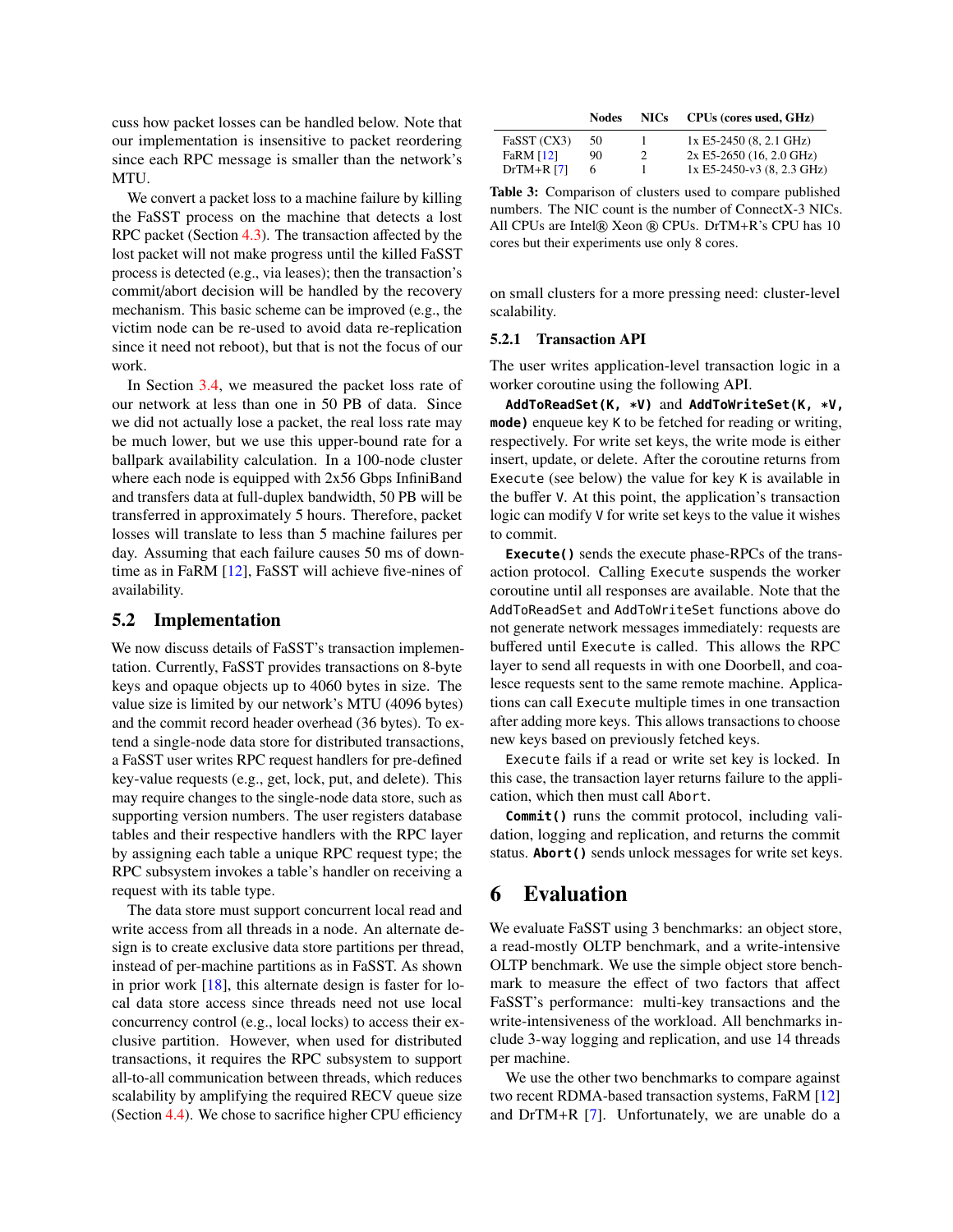direct comparison by running these systems on our clusters. FaRM is not open-source, and DrTM+R depends on Intel's Restricted Transactional Memory (RTM). Intel's RTM is disabled by default on Haswell processors due to a hardware bug that can cause unpredictable behavior. It can be re-enabled by setting model-specific registers  $[28]$ , but we were not permitted to do so on the CIB cluster.

For a comparison against published numbers, we use the CX3 cluster which has less powerful hardware (NIC and/or CPU) than used in FaRM and DrTM+R; Table 3 shows the differences in hardware. We believe that the large performance difference between FaSST and other systems (e.g., 1.87x higher than FaRM on TATP with half the hardware resources; 1.68x higher than DrTM+R on SmallBank without locality assumptions) offsets performance variations due to system and implementation details. We also use the CIB cluster in our evaluation to show that FaSST can scale up to more powerful hardware.

**TATP** is an OLTP benchmark that simulates a telecommunication provider's database. It consists of 4 database tables with small key-value pairs up to 48 bytes in size. TATP is read-intensive: 70% of TATP transactions read a single key, 10% of transactions read 1–4 keys, and the remaining 20% of transactions modify keys. TATP's read-intensiveness and small key-value size makes it wellsuited to FaRM's design goal of exploiting remote CPU bypass: 80% of TATP transactions are read-only and do not involve the remote CPU. Although TATP tables can be partitioned intelligently to improve locality, we do not do so (similar to FaRM).

SmallBank is a simple OLTP benchmark that simulates bank account transactions. SmallBank is writeintensive: 85% of transactions update a key. Our implementation of SmallBank does not assume data locality. In DrTM+R, however, single-account transactions (comprising 60% of the workload) are initiated on the server hosting the key. Similarly, only a small fraction  $(< 10\%)$ of transactions that access two accounts access accounts on different machines. These assumptions make the workload well-suited to DrTM+R's design goal of optimizing local transactions by using hardware transactional memory, but they save messages during transaction execution and commit. We do not make either of these assumptions and use randomly chosen accounts in all transactions.

Although the TPC-C benchmark  $[26]$  is a popular choice for evaluating transaction systems, we chose not to include it in our benchmarks for two reasons. First, TPC-C has a high degree of locality: only around 10% of transactions  $(1\% \text{ of keys})$  access remote partitions. The speed of local transactions and data access, which our work does not focus on, has a large impact on TPC-C performance. Second, comparing performance across TPC-C implementations is difficult. This is due to differences in data structures (e.g., using hash tables instead of B-Trees

<span id="page-11-0"></span>

Figure 7: Object store performance. The solid and patterned bars show transaction throughput and RPC request rate, respectively. The Y axis is in log scale.

for some tables), interaction of the benchmark with system optimizations (e.g., FaRM and DrTM+R use caching to reduce READs, but do not specify cache hit rates), and contention level (DrTM+R uses 1 TPC-C "warehouse" per thread whereas FaRM uses  $\approx$  7, which may reduce contention).

## 6.1 Object store

We create an object store with small objects with 8-byte keys and 40-byte values. We scale the database by using 1 million keys per thread in the cluster. We use workloads with different read and write set sizes to evaluate different aspects of FaSST. An object store workload in which transactions read  $r$  keys, and update  $w$  of these keys (on average) is denoted by  $O(r, w)$ ; we use  $O(1,0)$ ,  $O(4,0)$ , and  $O(4,2)$  to evaluate single-key readonly transactions, multi-key read-only transactions, and multi-key read-write transactions. All workloads choose keys uniformly at random; to avoid RPC-level coalescing, keys are chosen such that their primaries are on different machines. Figure 7 shows FaSST's performance on the object store workloads on the two clusters.

### 6.1.1 Single-key read-only transactions

With  $O(1,0)$  FaSST achieves 11.0 million transactions per second (Mtps) per machine on CX3. FaSST is bottlenecked by the ConnectX-3 NIC: this throughput corresponds to 11.0 million RPC requests per second (Mrps), which is 96.5% of the NIC's maximum RPC throughput in this scenario.

On CIB, FaSST achieves 32.3 Mtps/machine and is CPU-limited. This is because  $O(1,0)$  does not allow Doorbell batching for requests, leading to low percore throughput. Although CIB's CPUs can saturate the NIC without request Doorbell batching for an RPC microbenchmark that requires little computation (Section 3.3.1), they cannot do so for  $O(1,0)$  which requires key-value store accesses.

**Comparison:** FaRM [12] reports performance for the  $O(1,0)$  workload. FaRM uses larger, 16-byte keys and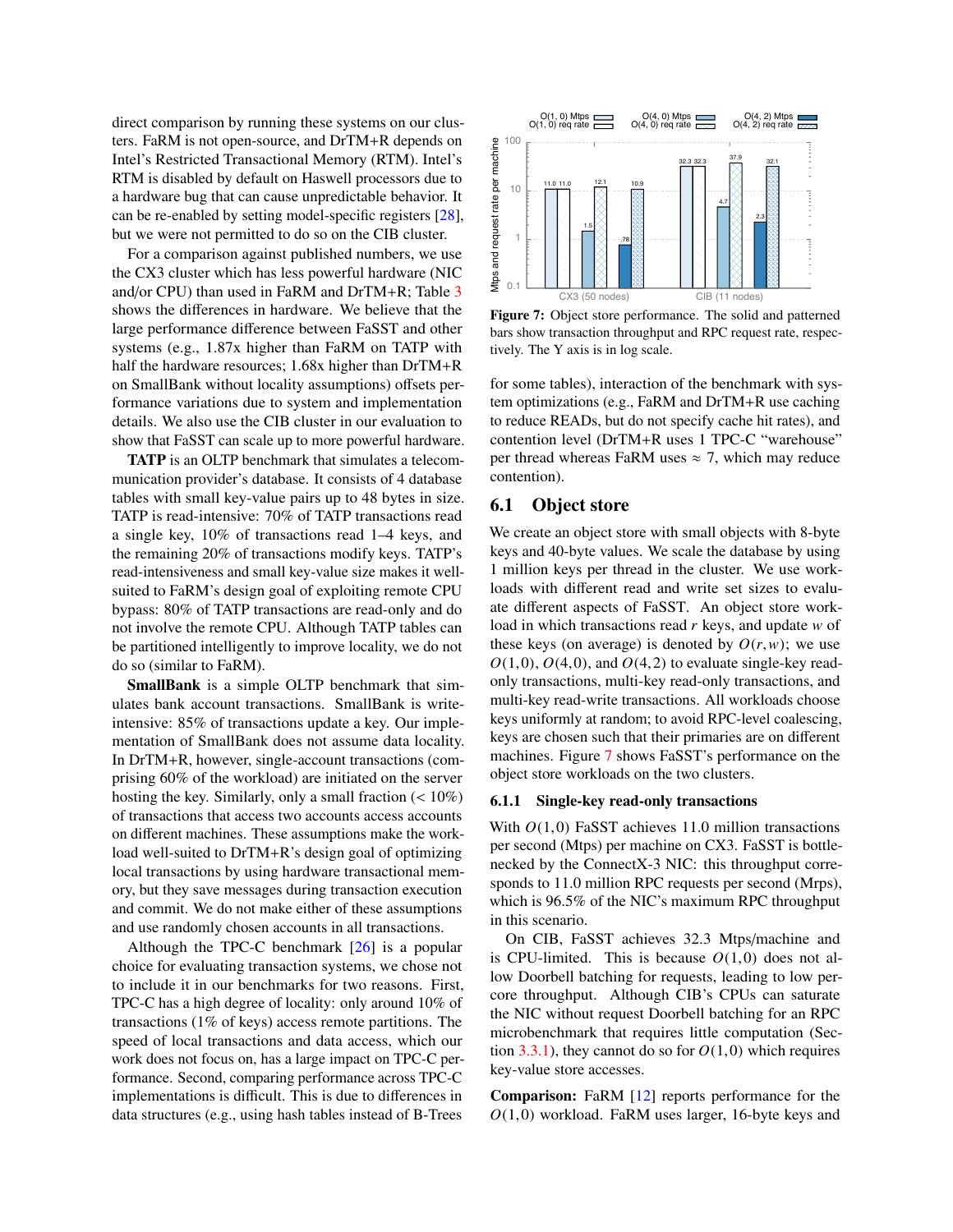32-byte values. Our FaSST implementation currently supports only 8-byte keys, but we use larger, 40-byte values to keep the key-value item size identical. Using 16-byte keys is unlikely to change our results.[3](#page-0-0)

FaRM achieves 8.77 Mtps/machine on a 90-node cluster with  $O(1,0)$ . It does not saturate its 2 ConnectX-3 NICs and is instead bottlenecked by its 16 CPU cores. FaSST achieves 1.25x higher per-machine throughput with 50 nodes on CX3, which has close to half of FaRM's hardware resources per node (Table [3\)](#page-10-1). *Although <sup>O</sup>*(1,0) *is well-suited to FaRM's design goal of remote CPU bypass (i.e., no transaction involves the remote CPU), FaRM performs worse than FaSST.* Note that with FaRM's hardware—2 ConnectX-3 NICs and 16 cores—FaSST will deliver higher performance; based on our CIB results, we expect FaSST to saturate the two ConnectX-3 NICs and outperform FaRM by 2.5x. ranchwa achieves sort with propination on a sole-nouse cluster.<br>
The War and is instead bottlenecked by its 16 CPU close.<br>
NIC and is instead bottlenecked by its 16 CPU close.<br>
NIC and is not allow the sole of the state o

### 6.1.2 Multi-key transactions

With multi-key transactions, FaSST reduces per-message CPU use by using Doorbell batching for requests. With *<sup>O</sup>*(4,0), FaSST achieves 1.5 and 4.7 Mtps/machine on CX3 and CIB, respectively. (The decrease in Mtps from  $O(1,0)$  is because the transactions are larger.) Similar to *<sup>O</sup>*(1,0), FaSST is NIC-limited on CX3. On CIB, however, although FaSST is CPU-limited with  $O(1,0)$ , it becomes NIC-limited with  $O(4,0)$ . With  $O(4,0)$  on CIB, each machine generates 37.9 Mrps on average, which matches the peak RPC throughput achievable with a request batch size of 4.

With multi-key read-write transactions in *<sup>O</sup>*(4,2), FaSST achieves 0.78 and 2.3 Mtps/machine on CX3 and CIB, respectively. FaSST is NIC-limited on CX3. On CIB, the bottleneck shifts to CPU again because key-value store inserts into the replicas' data stores are slower than lookups.

Comparison: FaRM does not report object store results for multi-key transactions. However, as FaRM's connected transport does not benefit from Doorbell batching, we expect the gap between FaSST's and FaRM's performance to increase. For example, while FaSST's RPC request rate increases from 32.3 Mrps with  $O(1,0)$  to 37.9 Mrps with  $O(4,0)$ , the change in FaRM's READ rate is likely to be negligible.

## 6.2 TATP

We scale the TATP database size by using one million TATP "subscribers" per machine in the cluster. We use all CPU cores on each cluster and increase the number of machines to measure the effect of scaling. Figure [8](#page-12-0)

<span id="page-12-0"></span>

<span id="page-12-1"></span>shows the throughput on our clusters. On CX3, FaSST achieves 3.6 Mtps/machine with 3 nodes (the minimum required for 3-way replication), and 3.55 Mtps/machine with 50 nodes. On CIB, FaSST's throughput increases to 8.7 Mtps/machine with 3–11 nodes. In both cases, FaSST's throughput scales linearly with cluster size.

Comparison: FaRM [\[12\]](#page-15-1) reports 1.55 Mtps/machine for TATP on a 90-node cluster. With a smaller 50-node cluster, however, FaRM achieves higher throughput ( $\approx 1.9$ Mtps/machine) [\[1\]](#page-15-17). On 50 nodes on CX3, FaSST's throughput is 87% higher. Compared to  $O(1,0)$ , the TATP performance difference between FaSST and FaRM is higher. TATP's write transactions require using FaRM's RPCs, which deliver 4x lower throughput than FaRM's one-sided READs, and up to 8x lower throughput than FaSST's RPCs (Section [4.5\)](#page-8-0).

## 6.3 SmallBank

To scale the SmallBank database, we use 100,000 bank accounts per thread. 4% of the total accounts are accessed by 90% of transactions. (Despite the skew, the workload does not have significant contention due to the large number of threads, and therefore "bank accounts" in the workload/cluster.) This configuration is the same as in DrTM [\[28\]](#page-16-0). Figure [9](#page-12-1) shows FaSST's performance on our clusters. FaSST achieves 1.57–1.71 Mtps/machine on CX3, and 4.2–4.3 Mtps/machine on CIB, and scales linearly with cluster size.

Comparison: DrTM+R [\[7\]](#page-15-2) achieves 0.93 Mtps/machine on a cluster similar to CX3 (Table [3\)](#page-10-1), but with more powerful CPUs. FaSST outperforms it by over 1.68x on CX3, and over 4.5x on CIB. DrTM+R's lower performance comes from three factors. First, ATOMICs lead to a fundamentally slower protocol. For example, excluding logging and replication, for a write-set key, DrTM+R uses four separate messages to read, lock, update, and unlock the key; FaSST uses only two messages. Second, as shown

<sup>3</sup>On a single node, FaSST's data store (MICA) delivers similar GET throughput (within 3%) for these two key-value size configurations. Throughput is *higher* with 16-byte keys, which could be because MICA's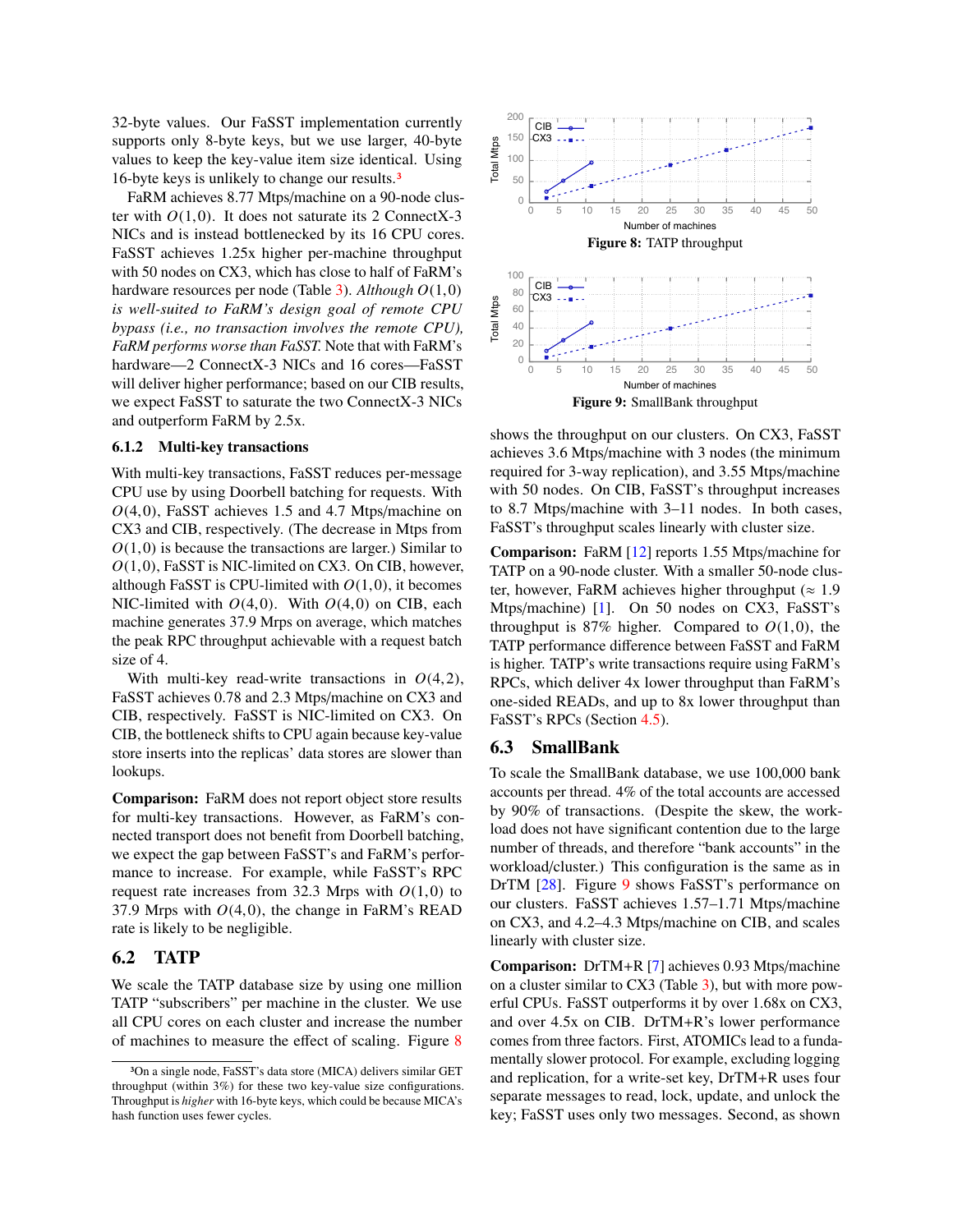<span id="page-13-1"></span>

in our prior work, ATOMICs perform poorly (up to 10x worse than READs) on the ConnectX-3 NICs [\[16\]](#page-15-13) used in DrTM+R; evaluation on Connect-IB NICs may yield better performance, but is unlikely to outperform FaSST because of the more expensive protocol. Third, DrTM+R does not use queue pair sharing, so their reported performance may be affected by NIC cache misses.

## 6.4 Latency

For brevity, we discuss FaSST's latency only for TATP on CIB. Figure [10](#page-13-1) shows FaSST's median and  $99<sup>th</sup>$  percentile latency for successfully committed TATP transactions. To plot a throughput-latency curve, we vary the request load by increasing the number of worker coroutines per thread from 1 to 19; each machine runs 14 threads throughout. We use at most 19 worker coroutines per thread to limit the RECV queue size required on a (hypothetical) 100-node cluster to 2048 RECVs (Section [4.4\)](#page-8-1). Using the next available RECV queue size with 4096 RECVs can cause NIC cache misses for some workloads. With one worker coroutine per thread, the total transaction throughput is 19.7 Mtps with 2.8 µs median latency and 21.8  $\mu$ s 99<sup>th</sup> percentile latency. Since over 50% of committed transactions in TATP are single-key reads, FaSST's median latency at low load is close to the network's RTT. This shows that our batching optimizations do not add noticeable latency. With 19 worker coroutines per thread, cluster throughput increases to 95.7 Mtps, and median and 99<sup>th</sup> percentile latency increase to 12.6  $\mu$ s and 87.2  $\mu$ s, respectively.

# 7 Future trends

## <span id="page-13-0"></span>7.1 Scalable one-sided RDMA

A key limitation of one-sided RDMA on current commodity hardware is its low scalability. This limitation itself comes from the fundamentally connection-oriented nature of the Virtual Interface Architecture. Two attempts at providing scalable one-sided RDMA are worth mentioning.

DCT: Mellanox's Dynamically Connected Transport [\[2\]](#page-15-18) (DCT) preserves their core connection-oriented design, but dynamically creates and destroys one-to-one connections. This provides software the illusion of using one QP to communicate with multiple remote machines, but at a prohibitively large performance cost for our workloads: DCT requires three additional network messages when the target machine of a DCT queue pair changes: a disconnect packet to the current machine, and a two-way handshake with the next machine to establish a connection [\[8\]](#page-15-19). In a high fanout workload such as distributed OLTP, this increases the number of packets associated with each RDMA request by around 1.5x, reducing performance.

A detailed evaluation of DCT on CIB is available in FaSST's source code repository. Here, we discuss DCT's performance in the READ rate benchmark used in Section [3.3.1.](#page-4-0) We use 6 machines and 14 threads per machine, which issue 32-byte READs to machines chosen uniformly at random. We vary the number of outstanding READs per thread, and the number of DCT QPs used by each thread. (Using only one DCT QP per thread limits its throughput to approximately one operation per multiple RTTs, since a QP cannot be used to READ from multiple machines concurrently. Using too many DCT QPs causes cache NIC misses.) We achieve only up to 22.9 Mrps per machine—55.3% lower than the 51.2 Mrps achievable with standard READs over the RC transport (Figure [1\)](#page-4-1).

Portals: Portals is a less-widespread RDMA specification that provides scalable one-sided RDMA using a connectionless design [\[4\]](#page-15-20). Recently, a hardware implementation of Portals—the Bull eXascale Interconnect [\[10\]](#page-15-14)—has emerged, currently available only to HPC customers. The availability of scalable one-sided RDMA may reduce the performance gap between FaSST and FaRM/DrTM+R. However, even with scalable one-sided RDMA, transaction systems that use it will require large or multiple READs to access data stores, reducing performance. Further, it is likely that RPC implementations that use scalable one-sided WRITEs will provide even better performance than FaSST's two-sided RPCs by avoiding the NIC and PCIe overhead of RECVs. However, WRITE-based RPCs do not scale well on current commodity hardware.

In this paper, we took an extreme position where we used only RPCs, demonstrating that remote CPU bypass is not required for high performance transactions, and that a design using optimized RPCs can provide better performance. *If scalable one-sided RDMA becomes commonly available in the future, the best design will likely be hybrid of RPCs and remote bypass, with RPCs used for accessing data structures during transaction execution, and scalable one-sided WRITEs used for logging and replication during transaction commit.*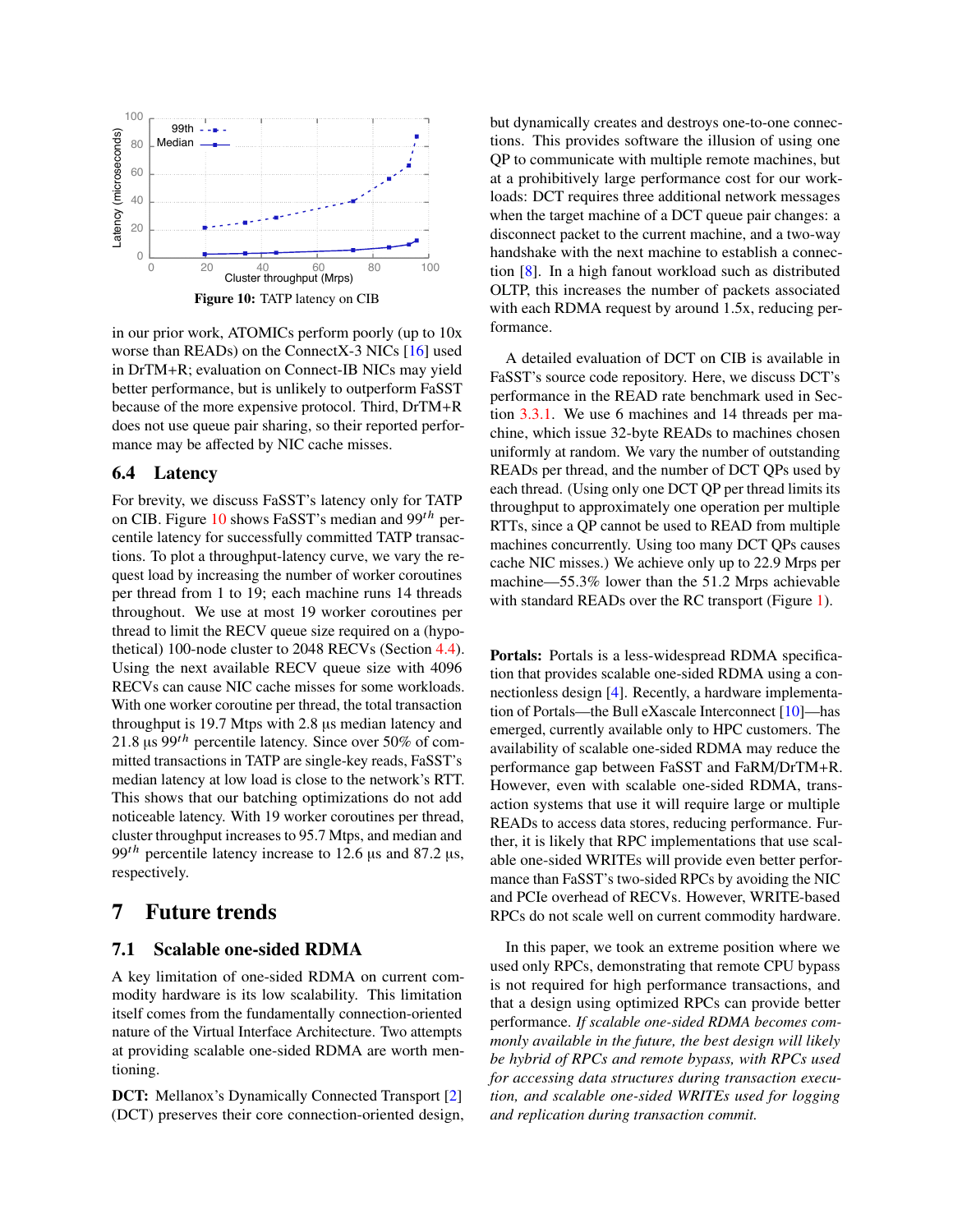## <span id="page-14-0"></span>7.2 More queue pairs

Our experiments show that the newer Connect-IB NIC can cache a larger number of QPs than ConnectX-3 (Figure [2\)](#page-5-1). Just as advances in technology yield NICs that are faster and have more/better cache, newer CPUs will also have more cores. We showed earlier that sharing QPs between only 2 threads causes CPU efficiency to drop by several factors (Figure [3\)](#page-5-2). Avoiding QP sharing with next-generation CPUs (e.g., 28 cores in Intel's upcoming Skylake processors) on a 100-node cluster will require NICs that can cache 2800 QPs—7 times more than Connect-IB's 400 QPs. This trend lends additional support to datagram-based designs.

## 7.3 Advanced one-sided RDMA

Future NICs may provide advanced one-sided RDMA operations such as multi-address atomic operations, and B-Tree traversals [\[23\]](#page-15-21). Both of these operations require multiple PCIe round trips, and will face similar flexibility and performance problems as one-sided RDMA (but over the PCIe bus) if used for high-performance distributed transactions. On the other hand, we believe that "CPU onload" networks such as Intel's 100 Gbps OmniPath [\[6\]](#page-15-10) are well-suited for transactions. These networks provide fast messaging over a reliable link layer, but not one-sided RDMA, and are therefore cheaper than "NIC offload" networks such as Mellanox's InfiniBand. FaSST requires only messaging, so we expect our design to work well over OmniPath.

# 8 Related work

High-performance RDMA systems: FaSST draws upon our prior work on understanding RDMA perfor-mance [\[16\]](#page-15-13), where we demonstrated the effectiveness of Doorbell batching for RDMA verbs. A number of recent systems have used one-sided verbs to build key-value stores and distributed shared memory [\[20,](#page-15-22) [21,](#page-15-11) [11,](#page-15-5) [21\]](#page-15-11). These systems demonstrate that RDMA is now a practical primitive for building non-HPC systems, though their onesided designs introduce additional complexities and performance bottlenecks. FaSST's two-sided RPC approach generalizes our approach in HERD [\[15\]](#page-15-4). HERD used a hybrid of unreliable one-sided and two-sided RDMA to implement fast RPCs in a client-server setting; FaSST extends this model to a symmetric setting and further describes a technique to implement reliability.

Distributed transactions in the datacenter: Like FaSST, FaRM [\[12\]](#page-15-1) uses primary-backup replication and optimistic concurrency control for transactions. FaRM's design (unlike FaSST) is specialized to work with their desire to use one-sided RDMA verbs. FaRM also provides fast failure detection and recovery, and a sophisticated programming model, which was not a goal of

this work. Several projects use one-sided ATOMICs for transactions [\[28,](#page-16-0) [7,](#page-15-2) [5\]](#page-15-3). Though an attractive primitive, ATOMICs are slow on current NICs (e.g., ConnectX-3 serializes all ATOMIC operations [\[16\]](#page-15-13)), use connected QPs, and fundamentally require more messages than an RPC-based approach (e.g., separate messages are needed to read and lock a key). Calvin [\[25\]](#page-15-23) uses conventional networking without kernel bypass, and is designed around avoiding distributed commit. Designs that use fast networks, however, can use traditional distributed commit protocols to achieve high performance [\[12,](#page-15-1) [28\]](#page-16-0).

# 9 Conclusion

FaSST is a high-performance, scalable, distributed inmemory transaction processing system that provides serializability and durability. FaSST achieves its performance using FaSST RPCs, a new RPC design tailored to the properties of modern RDMA hardware that uses two-sided verbs and datagram transport. It rejects one of the seemingly most attractive properties of RDMA—CPU bypass—to keep its communication overhead low and its system design simple and fast. The combination allows FaSST to outperform recent RDMA-based transactional systems by 1.68x–1.87x with fewer resources and making fewer workload assumptions. Finally, we provide the first large-scale study of InfiniBand network reliability, demonstrating the rarity of packet loss on such networks.

Acknowledgments We are tremendously grateful to Joseph Moore and NetApp for providing continued access to the CIB cluster. We thank Miguel Castro for initial discussions that shaped this project, and for his feedback on the paper. We also thank Milo Martin for his feedback that helped improve the paper, Chao Xin for conducting initial performance measurements, Hyeontaek Lim for his generous support with running MICA, and Y. Charlie Hu for shepherding. Emulab [\[29\]](#page-16-2) and PRObE [\[14\]](#page-15-24) resources were used in our experiments. PRObE is supported in part by NSF awards CNS-1042537 and CNS-1042543 (PRObE). This work was supported by funding from the National Science Foundation under awards 1345305, 1314721, and 1535821, and by Intel via the Intel Science and Technology Center for Cloud Computing (ISTC-CC).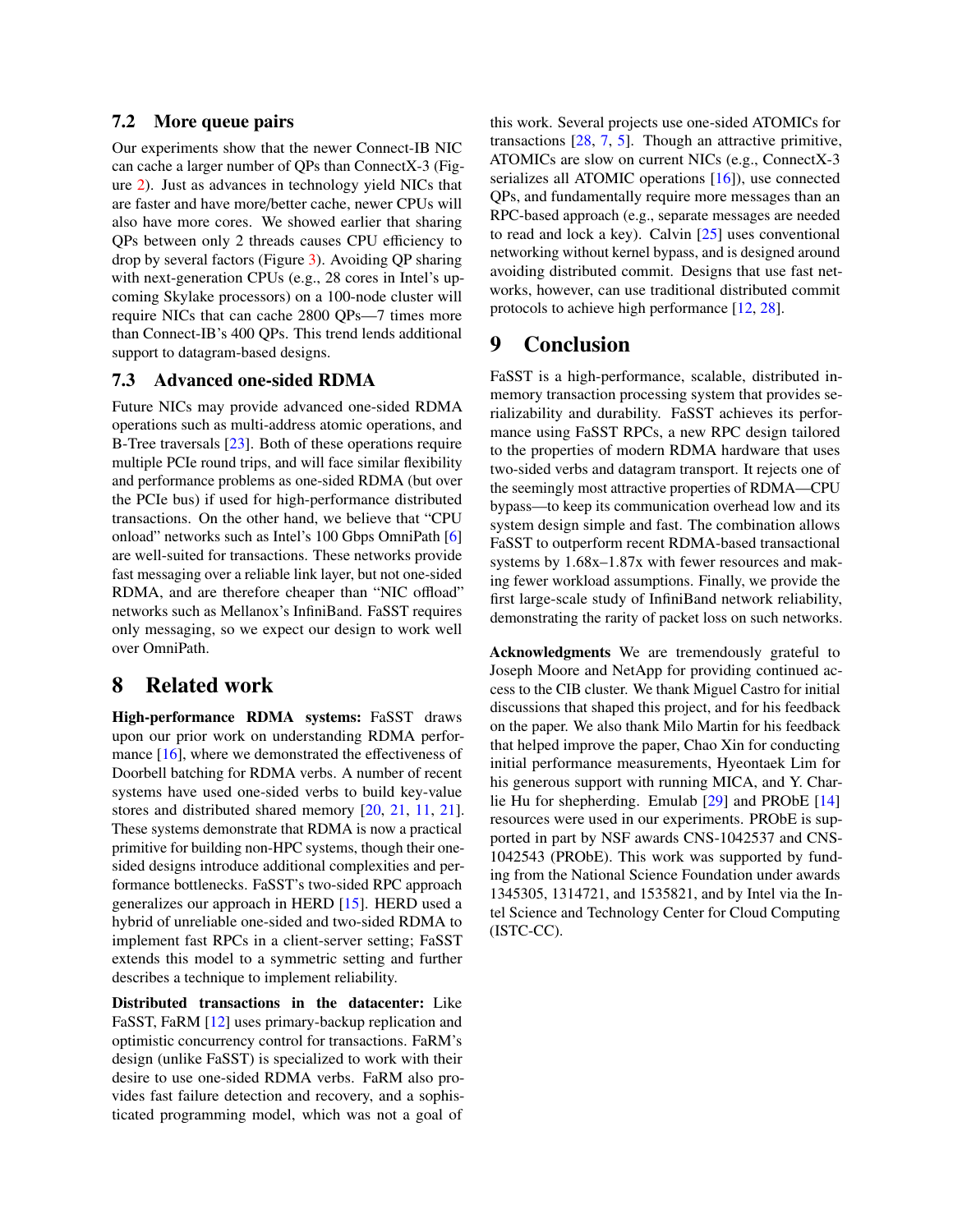# References

- <span id="page-15-17"></span>[1] Private communication with FaRM's authors.
- <span id="page-15-18"></span>[2] Mellanox Connect-IB product brief. [http:](http://www.mellanox.com/related-docs/prod_adapter_cards/PB_Connect-IB.pdf) [//www.mellanox.com/related-docs/prod\\_](http://www.mellanox.com/related-docs/prod_adapter_cards/PB_Connect-IB.pdf) [adapter\\_cards/PB\\_Connect-IB.pdf](http://www.mellanox.com/related-docs/prod_adapter_cards/PB_Connect-IB.pdf), 2015.
- <span id="page-15-9"></span>[3] Mellanox OFED for Linux user manual. [http://www.mellanox.com/related-docs/](http://www.mellanox.com/related-docs/prod_software/Mellanox_OFED_Linux_User_Manual_v2.2-1.0.1.pdf) [prod\\_software/Mellanox\\_OFED\\_Linux\\_User\\_](http://www.mellanox.com/related-docs/prod_software/Mellanox_OFED_Linux_User_Manual_v2.2-1.0.1.pdf) [Manual\\_v2.2-1.0.1.pdf](http://www.mellanox.com/related-docs/prod_software/Mellanox_OFED_Linux_User_Manual_v2.2-1.0.1.pdf), 2015.
- <span id="page-15-20"></span>[4] B. W. Barrett, R. Brightwell, S. Hemmert, K. Pedretti, K. Wheeler, K. Underwood, R. Riesen, A. B. Maccabe, and T. Hudson. The Portals 4.0 network programming interface november 14, 2012 draft.
- <span id="page-15-3"></span>[5] C. Binnig, A. Crotty, A. Galakatos, T. Kraska, and E. Zamanian. The end of slow networks: It's time for a redesign. In *Proc. VLDB*, New Delhi, India, Aug. 2016.
- <span id="page-15-10"></span>[6] M. S. Birrittella, M. Debbage, R. Huggahalli, J. Kunz, T. Lovett, T. Rimmer, K. D. Underwood, and R. C. Zak. Intel Omni-path architecture: Enabling scalable, high performance fabrics. In *Proceedings of the 2015 IEEE 23rd Annual Symposium on High-Performance Interconnects*, 2015.
- <span id="page-15-2"></span>[7] Y. Chen, X. Wei, J. Shi, R. Chen, and H. Chen. Fast and general distributed transactions using RDMA and HTM. In *Proc. 11th ACM European Conference on Computer Systems (EuroSys)*, Apr. 2016.
- <span id="page-15-19"></span>[8] D. Crupnicoff, M. Kagan, A. Shahar, N. Bloch, and H. Chapman. Dynamically-connected transport service, May 19 2011. URL [https://www.](https://www.google.com/patents/US20110116512) [google.com/patents/US20110116512](https://www.google.com/patents/US20110116512). US Patent App. 12/621,523.
- <span id="page-15-0"></span>[9] G. DeCandia, D. Hastorun, M. Jampani, G. Kakulapati, A. Lakshman, A. Pilchin, S. Sivasubramanian, P. Vosshall, and W. Vogels. Dynamo: Amazon's highly available key-value store. In *Proc. 21st ACM Symposium on Operating Systems Principles (SOSP)*, Stevenson, WA, Oct. 2007.
- <span id="page-15-14"></span>[10] S. Derradji, T. Palfer-Sollier, J.-P. Panziera, A. Poudes, and F. W. Atos. The BXI interconnect architecture. In *Proceedings of the 2015 IEEE 23rd Annual Symposium on High-Performance Interconnects*, 2015.
- <span id="page-15-5"></span>[11] A. Dragojević, D. Narayanan, O. Hodson, and M. Castro. FaRM: Fast remote memory. In *Proc. 11th USENIX NSDI*, Seattle, WA, Apr. 2014.
- <span id="page-15-1"></span>[12] A. Dragojević, D. Narayanan, E. B. Nightingale, M. Renzelmann, A. Shamis, A. Badam, and M. Castro. No compromises: Distributed transactions with consistency, availability, and performance. In *Proc. 25th ACM Symposium on Operating Systems Prin-*

*ciples (SOSP)*, Monterey, CA, Oct. 2015.

- <span id="page-15-8"></span>[13] D. Dunning, G. Regnier, G. McAlpine, D. Cameron, B. Shubert, F. Berry, A. M. Merritt, E. Gronke, and C. Dodd. The virtual interface architecture. *IEEE Micro*, pages 66–76, 1998.
- <span id="page-15-24"></span>[14] G. Gibson, G. Grider, A. Jacobson, and W. Lloyd. PRObE: A Thousand-Node Experimental Cluster for Computer Systems Research.
- <span id="page-15-4"></span>[15] A. Kalia, M. Kaminsky, and D. G. Andersen. Using RDMA efficiently for key-value services. In *Proc. ACM SIGCOMM*, Chicago, IL, Aug. 2014.
- <span id="page-15-13"></span>[16] A. Kalia, M. Kaminsky, and D. G. Andersen. Design guidelines for high-performance RDMA systems. In *Proc. USENIX Annual Technical Conference*, Denver, CO, June 2016.
- <span id="page-15-7"></span>[17] L. Lamport, D. Malkhi, and L. Zhou. Vertical Paxos and primary-backup replication. Technical report, Microsoft Research, 2009.
- <span id="page-15-6"></span>[18] H. Lim, D. Han, D. G. Andersen, and M. Kaminsky. MICA: A holistic approach to fast in-memory keyvalue storage. In *Proc. 11th USENIX NSDI*, Seattle, WA, Apr. 2014.
- <span id="page-15-12"></span>[19] Y. Mao, E. Kohler, and R. T. Morris. Cache craftiness for fast multicore key-value storage. In *Proc. 7th ACM European Conference on Computer Systems (EuroSys)*, Bern, Switzerland, Apr. 2012.
- <span id="page-15-22"></span>[20] C. Mitchell, Y. Geng, and J. Li. Using one-sided RDMA reads to build a fast, CPU-efficient key-value store. In *Proc. USENIX Annual Technical Conference*, San Jose, CA, June 2013.
- <span id="page-15-11"></span>[21] C. Mitchell, K. Montgomery, L. Nelson, S. Sen, and J. Li. Balancing CPU and network in the cell distributed B-Tree store. In *Proc. USENIX Annual Technical Conference*, Denver, CO, June 2016.
- <span id="page-15-15"></span>[22] J. Nelson, B. Holt, B. Myers, P. Briggs, L. Ceze, S. Kahan, and M. Oskin. Latency-tolerant software distributed shared memory. In *Proc. USENIX Annual Technical Conference*, Santa Clara, CA, June 2015.
- <span id="page-15-21"></span>[23] S. Raikin, L. Liss, A. Shachar, N. Bloch, and M. Kagan. Remote transactional memory, 2015. US Patent App. 20150269116.
- <span id="page-15-16"></span>[24] J. W. Stamos and F. Cristian. Coordinator log transaction execution protocol. *Distrib. Parallel Databases*, 1(4):383–408, Oct. 1993. ISSN 0926- 8782. doi: 10.1007/BF01264014. URL [http:](http://dx.doi.org/10.1007/BF01264014) [//dx.doi.org/10.1007/BF01264014](http://dx.doi.org/10.1007/BF01264014).
- <span id="page-15-23"></span>[25] A. Thomson, T. Diamond, S.-C. Weng, K. Ren, P. Shao, and D. J. Abadi. Calvin: Fast distributed transactions for partitioned database systems. In *Proceedings of the 2012 ACM SIGMOD International Conference on Management of Data*, May